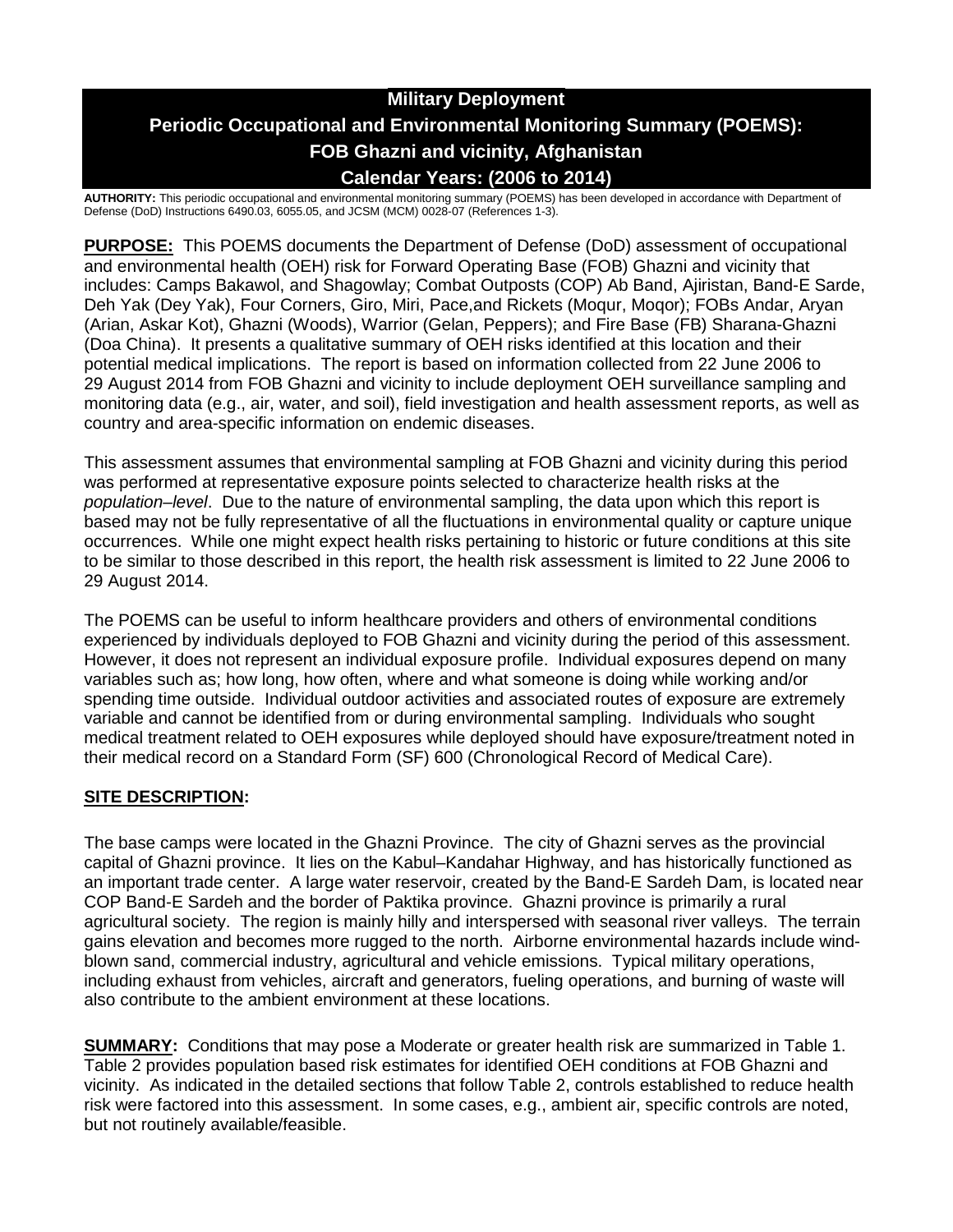## **Table 1: Summary of Occupational and Environmental Conditions with MODERATE or Greater Health Risk**

#### *Short-term health risks & medical implications:*

The following hazards may be associated with potential acute health effects in some personnel during deployment at FOB Ghazni and vicinity that includes, Camps Bakawol, and Shagowlay; COP Ab Band, Ajiristan, Band-E Sarde, Deh Yak (Dey Yak), Four Corners, Giro, Miri, Pace, and Rickets (Moqur, Moqor); FOB Andar, Aryan (Arian, Askar Kot), Ghazni (Woods), and Warrior (Gelan, Peppers); Fire Base (FB) Sharana-Ghazni (Doa China):

Food/waterborne diseases (e.g., bacterial diarrhea, hepatitis A, typhoid/paratyphoid fever, diarrhea-cholera, diarrheaprotozoal, brucellosis, hepatitis E); other endemic diseases (malaria, cutaneous leishmaniasis (acute), Crimean-Congo hemorrhagic fever, sandfly fever, scrub typhus (mite-borne), leptospirosis, Tuberculosis (TB), rabies, anthrax, Q fever); heat stress; and cold stress. For food/waterborne diseases (e.g., bacterial diarrhea, hepatitis A, typhoid/paratyphoid fever, diarrhea-cholera, diarrhea-protozoal, brucellosis, hepatitis E), if ingesting local food and water, the health effects can temporarily incapacitate personnel (diarrhea) or result in prolonged illness (hepatitis A, typhoid/paratyphoid fever, brucellosis, hepatitis E). Risks from food/waterborne diseases may have been reduced with preventive medicine controls and mitigation, which includes hepatitis A and typhoid fever vaccinations and only drinking from approved water sources in accordance with standing CENTCOM policy. For other vector-borne endemic diseases (malaria, cutaneous leishmaniasis (acute), Crimean-Congo hemorrhagic fever, sandfly fever, scrub typhus (mite-borne), these diseases may constitute a significant risk due to exposure to biting vectors; risk reduced to 'Low' by proper wear of the treated uniform, application of repellent to exposed skin, bed net use, and appropriate chemoprophylaxis, as well as minimizing areas of standing water and other vector-breeding areas. For water contact diseases (leptospirosis) activities involving extensive contact with surface water increase risk. For respiratory diseases (TB), personnel in close-quarter conditions could have been at risk for person-to-person spread. Animal contact diseases (rabies, anthrax, Q fever), pose year-round risk. For heat stress, risk can be greater during months of June through September, and greater for susceptible persons including those older than 45, of low fitness level, unacclimatized, or with underlying medical conditions, and those under operational constraints (equipment, PPE, vehicles). Risks from heat stress may have been reduced with preventive medicine controls, work-rest cycles, proper hydration and nutrition, and mitigation. For cold stress, the risk of Non-Freezing Cold Injuries (NFCI), such as chilblain, trench foot, and hypothermia, is greater during the months of November through March. Risks from cold stress may have been reduced with protective measures such as use of the buddy system, limiting exposure during cold weather, proper hydration and nutrition, and proper wear of issued protective clothing.

Air quality: For inhalable coarse particulate matter less than 10 micrometers in diameter (PM<sub>10</sub>), the PM<sub>10</sub> overall short-term risk was 'Low.' For inhalable fine particulate matter less than 2.5 micrometers in diameter ( $PM_{2.5}$ ), the  $PM_{2.5}$  overall shortterm risk was not evaluated due to insufficient data. However, exposures to  $PM_{10}$  and  $PM_{2.5}$  may vary, as conditions may vary, and may result in mild to more serious short-term health effects (e.g., eye, nose or throat and lung irritation) in some personnel while at this site, particularly exposures to high levels of dust such as during high winds or dust storms. For PM<sub>10</sub> and  $PM_{2.5}$ , certain subgroups of the deployed forces (e.g., those with pre-existing asthma/cardio-pulmonary conditions) are at greatest risk of developing notable health effects. For burn pits, although the short-term risk for  $PM_{10}$  and for  $PM_{2.5}$  was not evaluated due to insufficient data, there were operating burn pits and/or incinerators utilized at or around FOB Ghazni and vicinity – see Section 10.7. For burn pits, exposures may vary, and exposure to high levels of  $PM_{10}$  and to  $PM_{2.5}$  from smoke may result in mild to more serious short-term health effects (e.g., eye, nose or throat and lung irritation) in some personnel and certain subgroups. Although most short-term health effects from exposure to particulate matter and burn pit smoke should have resolved post-deployment, providers should be prepared to consider the relationship between deployment exposures and current complaints. Some individuals may have sought treatment for acute respiratory irritation during their time at FOB Ghazni and vicinity. Personnel who reported with symptoms or required treatment while at this site should have exposure and treatment noted in medical record (e.g., electronic medical record and/or on a Standard Form (SF) 600 (*Chronological Record of Medical Care*).

#### *Long-term health risks & medical implications:*

The following hazards may be associated with potential chronic health effects in some personnel during deployment at FOB Ghazni and vicinity:

Air quality: For inhalable fine particulate matter less than 2.5 micrometers in diameter (PM<sub>2.5</sub>), the overall long-term risk was not evaluated due to insufficient data. Inhalable coarse particulate matter less than 10 micrometers in diameter (PM<sub>10</sub>) was not evaluated for long-term risk due to no health guidelines. However, the area was a dusty desert environment, and conditions may have varied. For burn pits, although the long-term risk for PM<sub>10</sub> and for PM<sub>2.5</sub> was not evaluated due to insufficient data for PM<sub>2.5</sub>, and no data and no available health guidelines for PM<sub>10</sub>, there were operating burn pits and/or incinerators utilized at or around FOB Ghazni and vicinity – see Section 10.7. For burn pits, exposures may vary. For inhalational exposure to high levels of dust containing  $PM_{10}$  and  $PM_{2.5}$  from high winds or dust storms, and for exposures to burn pit smoke, it is considered possible that some otherwise healthy personnel, who were exposed for a long-term period to dust and particulate matter, could develop certain health conditions (e.g., reduced lung function, cardiopulmonary disease). Personnel with a history of asthma or cardiopulmonary disease could potentially be more likely to develop such chronic health conditions. While the dust and particulate matter exposures and exposures to burn pits are acknowledged, at this time there were no specific recommended, post-deployment medical surveillance evaluations or treatments.

> Page 2 of 29 Reviewed by CENTCOM (10 July 2015) Final Approval Date (12 February 2016)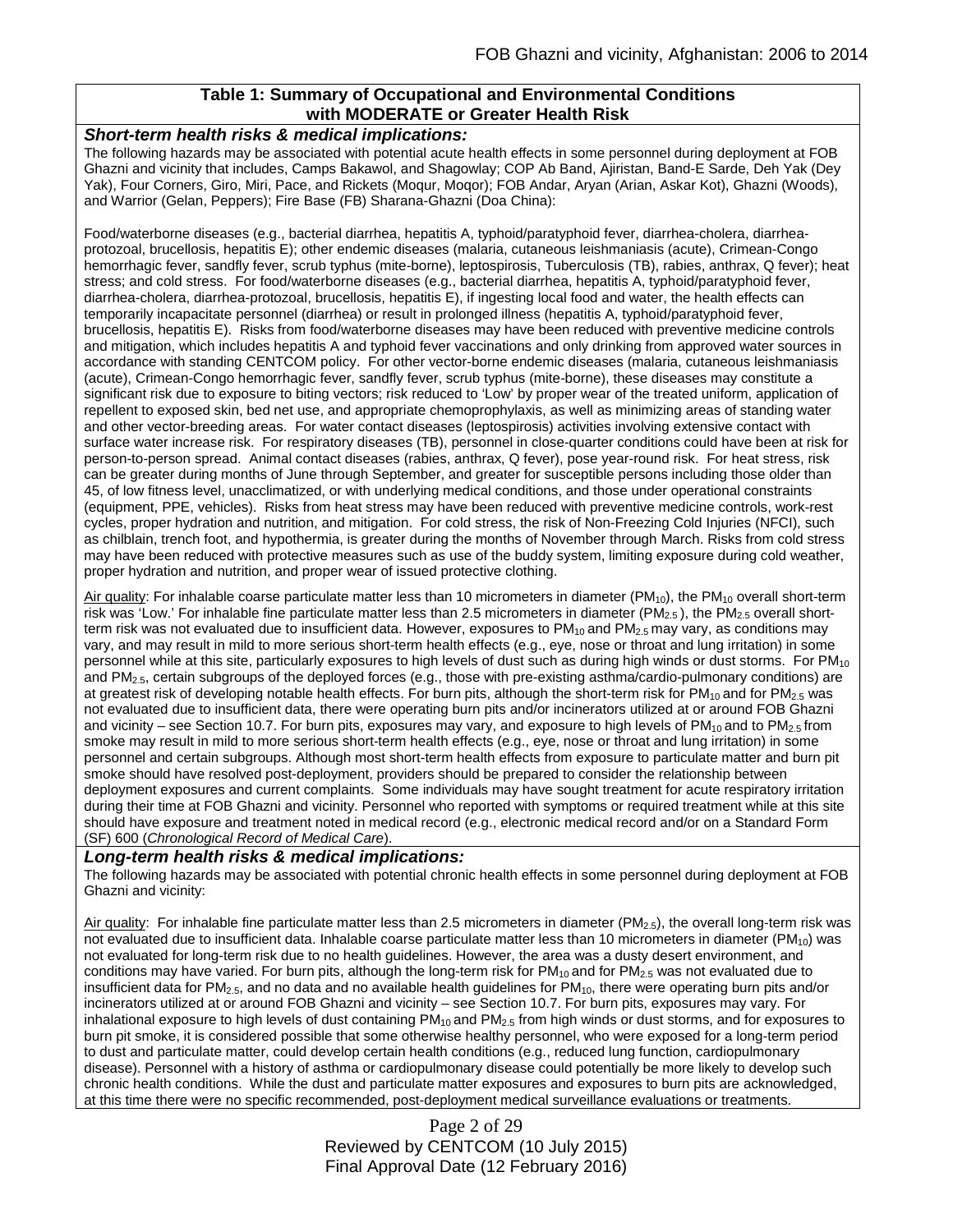Providers should still consider overall individual health status (e.g., any underlying conditions/susceptibilities) and any potential unique individual exposures (such as burn pits/barrels, incinerators, occupational or specific personal dosimeter data) when assessing individual concerns. Certain individuals may need to be followed/evaluated for specific occupational exposures/injuries (e.g., annual audiograms as part of the medical surveillance for those enrolled in the Hearing Conservation Program; and personnel covered by Respiratory Protection Program and/or Hazardous Waste/Emergency Responders Medical Surveillance).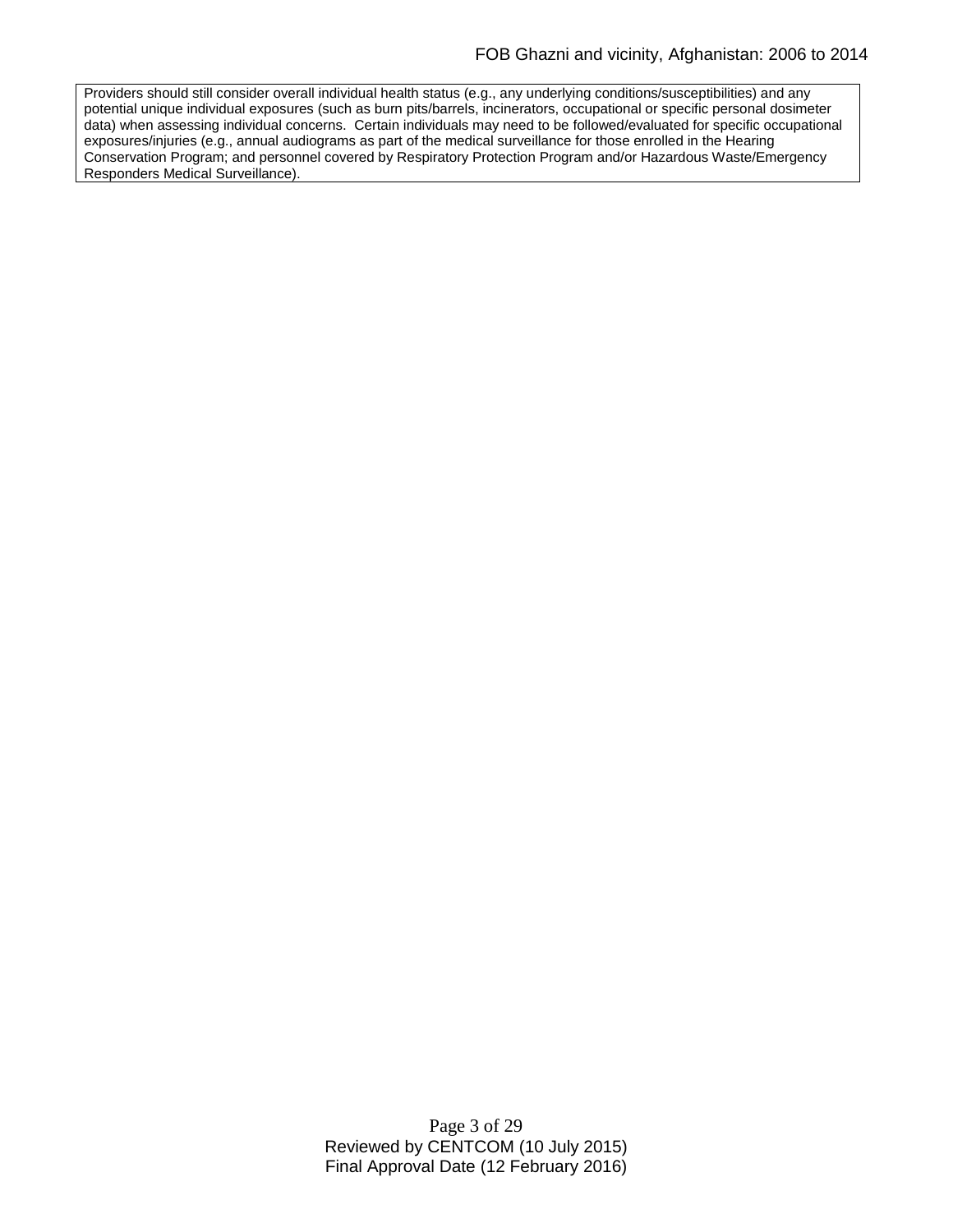| Source of<br><b>Identified Health</b><br>Risk <sup>3</sup>                        | Unmitigated Health Risk Estimate <sup>4</sup>                                                                                                                                                                                                                                                                                                                                                  | <b>Control Measures</b><br>Implemented                                                                                                                                                                          | <b>Residual Health Risk Estimate<sup>4</sup></b>                                                                                                                                                                                                                                                                                                                |
|-----------------------------------------------------------------------------------|------------------------------------------------------------------------------------------------------------------------------------------------------------------------------------------------------------------------------------------------------------------------------------------------------------------------------------------------------------------------------------------------|-----------------------------------------------------------------------------------------------------------------------------------------------------------------------------------------------------------------|-----------------------------------------------------------------------------------------------------------------------------------------------------------------------------------------------------------------------------------------------------------------------------------------------------------------------------------------------------------------|
| <b>AIR</b>                                                                        |                                                                                                                                                                                                                                                                                                                                                                                                |                                                                                                                                                                                                                 |                                                                                                                                                                                                                                                                                                                                                                 |
| Particulate<br>matter less than<br>10 micrometers<br>in diameter<br>$(PM_{10})$   | Short-term: Low, acute health effects<br>(e.g., upper respiratory tract irritation)<br>more pronounced during peak days.<br>More serious effects are possible in<br>susceptible persons (e.g., those with<br>asthma/pre-existing respiratory<br>diseases).                                                                                                                                     | Limiting strenuous<br>physical activities when air<br>quality is especially poor;<br>and actions such as<br>closing tent flaps,<br>windows, and doors.                                                          | Short-term: Low, acute health effects<br>(e.g., upper respiratory tract irritation)<br>more pronounced during peak days.<br>More serious effects are possible in<br>susceptible persons (e.g., those with<br>asthma/pre-existing respiratory<br>diseases).                                                                                                      |
|                                                                                   | Long-term: No health guidelines                                                                                                                                                                                                                                                                                                                                                                |                                                                                                                                                                                                                 | Long-term: No health guidelines                                                                                                                                                                                                                                                                                                                                 |
| Particulate<br>matter less than<br>2.5 micrometers<br>in diameter<br>$(PM_{2.5})$ | Short-term: Data were insufficient to<br>characterize risk level. A majority of the<br>time mild acute (short term) health<br>effects are anticipated; certain peak<br>levels may produce mild eye, nose, or<br>throat irritation in some personnel and<br>pre-existing health conditions (e.g.,<br>asthma, or cardiopulmonary diseases)<br>may be exacerbated.                                |                                                                                                                                                                                                                 | Short-term: Data were insufficient to<br>characterize risk level. A majority of the<br>time mild acute (short term) health<br>effects are anticipated; certain peak<br>levels may produce mild eye, nose, or<br>throat irritation in some personnel and<br>pre-existing health conditions (e.g.,<br>asthma, or cardiopulmonary diseases)<br>may be exacerbated. |
|                                                                                   | Long-term: Data were insufficient to<br>characterize risk level. A small<br>percentage of personnel may be at<br>increased risk for developing chronic<br>conditions. Particularly those more<br>susceptible to acute effects (e.g.,<br>those with asthma/pre-existing<br>respiratory diseases).                                                                                               |                                                                                                                                                                                                                 | Long-term: Data were insufficient to<br>characterize risk level. A small<br>percentage of personnel may be at<br>increased risk for developing chronic<br>conditions. Particularly those more<br>susceptible to acute effects (e.g.,<br>those with asthma/pre-existing<br>respiratory diseases).                                                                |
| <b>ENDEMIC</b><br><b>DISEASE</b>                                                  |                                                                                                                                                                                                                                                                                                                                                                                                |                                                                                                                                                                                                                 |                                                                                                                                                                                                                                                                                                                                                                 |
| Food<br>borne/Waterborne<br>(e.g., diarrhea-<br>bacteriological)                  | Short-term: Variable; High (bacterial<br>diarrhea, hepatitis A, typhoid fever) to<br>Moderate (diarrhea-cholera, diarrhea-<br>protozoal, brucellosis, hepatitis E) to<br>Low (polio) if ingesting local<br>food/water, the health effects can<br>temporarily incapacitate personnel<br>(diarrhea) or result in prolonged illness<br>(hepatitis A, Typhoid fever, hepatitis E,<br>brucellosis). | Preventive measures<br>include Hepatitis A and<br>Typhoid fever vaccination<br>and consumption of food<br>and water only from<br>approved sources.                                                              | Short-term: Low to none                                                                                                                                                                                                                                                                                                                                         |
|                                                                                   | Long-term: none identified                                                                                                                                                                                                                                                                                                                                                                     |                                                                                                                                                                                                                 | Long-term: No data available                                                                                                                                                                                                                                                                                                                                    |
| Arthropod Vector<br><b>Borne</b>                                                  | Short-term: Variable; High for malaria,<br>Moderate for leishmaniasis -<br>cutaneous (acute), Crimean-Congo<br>hemorrhagic fever, sandfly fever,<br>typhus-miteborne; and Low for, the<br>plague and West Nile fever.                                                                                                                                                                          | Preventive measures<br>include proper wear of<br>treated uniform,<br>application of repellent to<br>exposed skin, bed net<br>use, minimizing areas of<br>standing water and<br>appropriate<br>chemoprophylaxis. | Short-term: Low                                                                                                                                                                                                                                                                                                                                                 |
|                                                                                   | Long-term: Low for Leishmaniasis-<br>visceral infection.                                                                                                                                                                                                                                                                                                                                       |                                                                                                                                                                                                                 | Long-term: No data available                                                                                                                                                                                                                                                                                                                                    |
| Water-Contact<br>(e.g. wading,<br>swimming)                                       | Short-term: Moderate for leptospirosis                                                                                                                                                                                                                                                                                                                                                         | Recreational swimming in<br>surface waters not likely in<br>this area of Afghanistan<br>during this time period.                                                                                                | Short-term: Low for leptospirosis.                                                                                                                                                                                                                                                                                                                              |
|                                                                                   | Long-term: No data available                                                                                                                                                                                                                                                                                                                                                                   |                                                                                                                                                                                                                 | Long-term: No data available                                                                                                                                                                                                                                                                                                                                    |
| Respiratory                                                                       | Short-term: Variable; Moderate for<br>tuberculosis (TB) to Low for<br>meningococcal meningitis.                                                                                                                                                                                                                                                                                                | Providing adequate living<br>and work space; medical<br>screening; vaccination.                                                                                                                                 | Short-term: Low                                                                                                                                                                                                                                                                                                                                                 |
|                                                                                   | Long-term: No data available                                                                                                                                                                                                                                                                                                                                                                   |                                                                                                                                                                                                                 | Long-term: No data available                                                                                                                                                                                                                                                                                                                                    |

|  |  | Table 2. Population-Based Health Risk Estimates – FOB Ghazni and vicinity $^{1,\,2}$ |
|--|--|--------------------------------------------------------------------------------------|
|--|--|--------------------------------------------------------------------------------------|

Page 4 of 29 Reviewed by CENTCOM (10 July 2015) Final Approval Date (12 February 2016)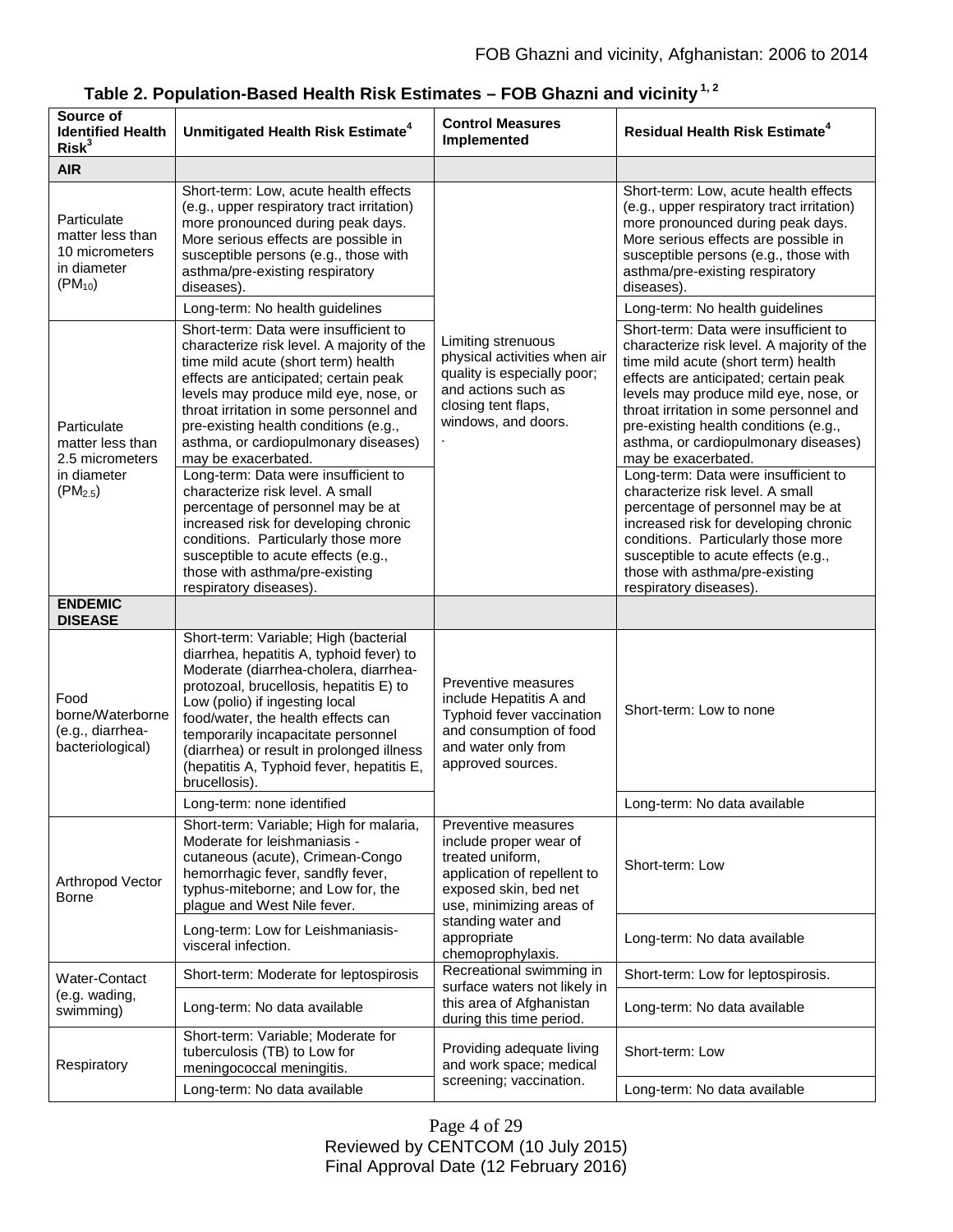|                                                     | Short-term: Variable; Moderate for<br>rabies, anthrax, Q-fever to Low for<br>H5N1 avian influenza.                                                                                                                                                                                                                                                                                                                                                                                                                                                      | Prohibiting contact with,<br>adoption, or feeding of<br>feral animals IAW U.S.                                                                                                                                                                                                                          | Short-term: No data available                                                                                                                                                                                                                                                                                                                                                                                                                                                                                                                                                                 |
|-----------------------------------------------------|---------------------------------------------------------------------------------------------------------------------------------------------------------------------------------------------------------------------------------------------------------------------------------------------------------------------------------------------------------------------------------------------------------------------------------------------------------------------------------------------------------------------------------------------------------|---------------------------------------------------------------------------------------------------------------------------------------------------------------------------------------------------------------------------------------------------------------------------------------------------------|-----------------------------------------------------------------------------------------------------------------------------------------------------------------------------------------------------------------------------------------------------------------------------------------------------------------------------------------------------------------------------------------------------------------------------------------------------------------------------------------------------------------------------------------------------------------------------------------------|
| <b>Animal Contact</b>                               | Long-term: Low (Rabies)                                                                                                                                                                                                                                                                                                                                                                                                                                                                                                                                 | <b>Central Command</b><br>(CENTCOM) General<br>Order (GO) 1B. Risks are<br>further reduced in the<br>event of assessed contact<br>by prompt post-exposure<br>rabies prophylaxis IAW<br>The Center for Disease<br>Control's (CDC) Advisory<br>Committee on<br><b>Immunization Practices</b><br>guidance. | Long-term: No data available                                                                                                                                                                                                                                                                                                                                                                                                                                                                                                                                                                  |
| <b>VENOMOUS</b><br><b>ANIMAL/</b><br><b>INSECTS</b> |                                                                                                                                                                                                                                                                                                                                                                                                                                                                                                                                                         |                                                                                                                                                                                                                                                                                                         |                                                                                                                                                                                                                                                                                                                                                                                                                                                                                                                                                                                               |
| Snakes,<br>scorpions, and<br>spiders                | Short-term: Low; If encountered,<br>effects of venom vary with species<br>from mild localized swelling (e.g.,<br>Scorpiops lindbergi) to potentially<br>lethal effects (e.g. Gloydius halys).                                                                                                                                                                                                                                                                                                                                                           | Risk reduced by avoiding<br>contact, proper wear of<br>uniform (especially<br>footwear), and proper and                                                                                                                                                                                                 | Short-term: Low; If encountered,<br>effects of venom vary with species<br>from mild localized swelling (e.g.,<br>Scorpiops lindbergi) to potentially<br>lethal effects (e.g. Gloydius halys).                                                                                                                                                                                                                                                                                                                                                                                                 |
|                                                     | Long-term: No data available                                                                                                                                                                                                                                                                                                                                                                                                                                                                                                                            | timely treatment.                                                                                                                                                                                                                                                                                       | Long-term: No data available                                                                                                                                                                                                                                                                                                                                                                                                                                                                                                                                                                  |
| <b>HEAT/COLD</b><br><b>STRESS</b>                   |                                                                                                                                                                                                                                                                                                                                                                                                                                                                                                                                                         |                                                                                                                                                                                                                                                                                                         |                                                                                                                                                                                                                                                                                                                                                                                                                                                                                                                                                                                               |
| Heat                                                | Short-term: Low to Moderate; The<br>unmitigated risk of heat injury in<br>unacclimatized or susceptible<br>personnel, and those under<br>operational constraints is Low from<br>October - May, Moderate for<br>September, and high from June to<br>August based on historical<br>temperature data.<br>Long-term: Low, The long-term risk<br>was Low. However, the risk may be<br>greater to certain susceptible persons-<br>those older (i.e., greater than 45<br>years), in lesser physical shape, or<br>with underlying medical/health<br>conditions. | Work-rest cycles, proper<br>hydration and nutrition,<br>and Wet Bulb Globe<br>Temperature (WBGT)<br>monitoring.                                                                                                                                                                                         | Short-term: The risk of heat injury was<br>reduced to low. However, the risk may<br>be greater to unacclimatized or<br>susceptible populations (older,<br>previous history of heat injury, poor<br>physical condition, underlying<br>medical/health conditions), and those<br>under operational constraints<br>(equipment, PPE, vehicles)<br>Long-term: Low, The long-term risk is<br>Low. However, the risk may be<br>greater to certain susceptible persons-<br>those older (i.e., greater than 45<br>years), in lesser physical shape, or<br>with underlying medical/health<br>conditions. |
| Cold                                                | Short-term: The risk of Non-Freezing<br>Cold Injuries (NFCI), such as chilblain,<br>trench foot, and hypothermia, is<br>Moderate from November - March<br>based on historical temperature and<br>precipitation data.<br>Long-term: Low; Long-term health<br>implications from cold injuries are rare<br>but can occur, especially from more<br>serious injuries such as frost bite.                                                                                                                                                                     | Risks from cold stress<br>reduced with protective<br>measures such as use of<br>the buddy system, limiting<br>exposure during cold<br>weather, proper hydration<br>and nutrition, and proper<br>wear of issued protective<br>clothing.                                                                  | Short-term: Low risk of cold<br>stress/injury.<br>Long-term: Low; Long-term health<br>implications from cold injuries are rare<br>but can occur, especially from more<br>serious injuries such as frost bite.                                                                                                                                                                                                                                                                                                                                                                                 |
| <b>Unique</b><br>Incidents/                         |                                                                                                                                                                                                                                                                                                                                                                                                                                                                                                                                                         |                                                                                                                                                                                                                                                                                                         |                                                                                                                                                                                                                                                                                                                                                                                                                                                                                                                                                                                               |
| <b>Concerns</b>                                     | Short-term: Data were insufficient to                                                                                                                                                                                                                                                                                                                                                                                                                                                                                                                   | Control measures may                                                                                                                                                                                                                                                                                    | Short-term: Data were insufficient to                                                                                                                                                                                                                                                                                                                                                                                                                                                                                                                                                         |
| <b>Burn Pits</b>                                    | characterize risk for $PM_{10}$ and $PM_{2.5}$ at<br>burn pits located at FOB Ghazni and<br>vicinity. Burn pit exposures may vary,<br>and exposure to high levels of PM <sub>10</sub><br>and PM <sub>2.5</sub> in the smoke may also result                                                                                                                                                                                                                                                                                                             | have included locating<br>burn pits downwind of<br>prevailing winds,<br>increased distance from<br>living and working areas                                                                                                                                                                             | characterize risk for $PM_{10}$ and $PM_{2.5}$ at<br>burn pits located at FOB Ghazni and<br>vicinity. Burn pit exposures may vary,<br>and exposure to high levels of PM <sub>10</sub><br>and PM <sub>2.5</sub> in the smoke may also result                                                                                                                                                                                                                                                                                                                                                   |

Page 5 of 29 Reviewed by CENTCOM (10 July 2015) Final Approval Date (12 February 2016)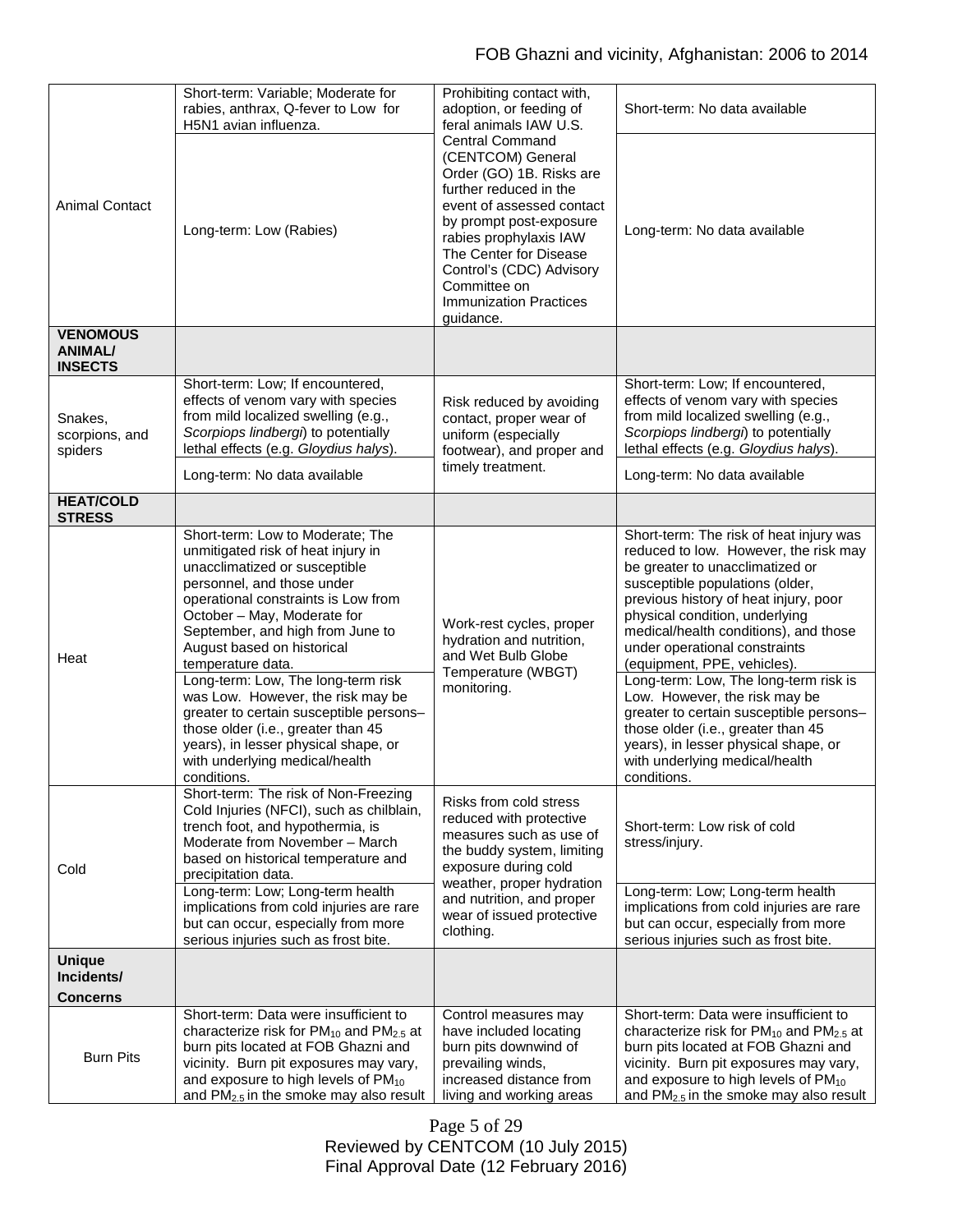| in mild to more serious short-term<br>health effects (e.g., eye, nose or throat<br>and lung irritation) in some personnel<br>and certain subgroups while at this<br>site.                                                                                                                                                                                                                                                                                                                                                                                                                                                | when possible, and<br>improved waste<br>segregation and<br>management techniques | in mild to more serious short-term<br>health effects (e.g., eye, nose or throat<br>and lung irritation) in some personnel<br>and certain subgroups while at this<br>site.                                                                                                                                                                                                                                                                                                                                                                                                                                                       |
|--------------------------------------------------------------------------------------------------------------------------------------------------------------------------------------------------------------------------------------------------------------------------------------------------------------------------------------------------------------------------------------------------------------------------------------------------------------------------------------------------------------------------------------------------------------------------------------------------------------------------|----------------------------------------------------------------------------------|---------------------------------------------------------------------------------------------------------------------------------------------------------------------------------------------------------------------------------------------------------------------------------------------------------------------------------------------------------------------------------------------------------------------------------------------------------------------------------------------------------------------------------------------------------------------------------------------------------------------------------|
| Long-term: Data were insufficient to<br>characterize risk for $PM2.5$ and for<br>$PM_{10}$ at FOB Ghazni and vicinity. In<br>addition, there were no health<br>guidelines for evaluating long-term<br>exposure to $PM_{10}$ . Burn pit exposures<br>may vary, and otherwise healthy<br>personnel, who were exposed to<br>smoke for a long period of time, could<br>develop certain health conditions (e.g.,<br>reduced lung function,<br>cardiopulmonary disease). Personnel<br>with a history of asthma or<br>cardiopulmonary disease could<br>potentially be more likely to develop<br>such chronic health conditions. |                                                                                  | Long-term: Data were insufficient to<br>characterize risk for $PM2.5$ and for<br>$PM_{10}$ at FOB Ghazni and vicinity. In<br>addition, there were no health<br>guidelines for evaluating long-term<br>exposure to PM <sub>10</sub> . Burn pit exposures<br>may vary, and otherwise healthy<br>personnel, who were exposed to<br>smoke for a long period of time, could<br>develop certain health conditions (e.g.,<br>reduced lung function,<br>cardiopulmonary disease). Personnel<br>with a history of asthma or<br>cardiopulmonary disease could<br>potentially be more likely to develop<br>such chronic health conditions. |
|                                                                                                                                                                                                                                                                                                                                                                                                                                                                                                                                                                                                                          |                                                                                  |                                                                                                                                                                                                                                                                                                                                                                                                                                                                                                                                                                                                                                 |

<sup>1</sup>This Summary Table provides a qualitative estimate of population-based short- and long-term health risks associated with the occupational environment conditions at FOB Ghazni and vicinity. It does not represent an individual exposure profile. Actual individual exposures and health effects depend on many variables. For example, while a chemical may have been present in the environment, if a person did not inhale, ingest, or contact a specific dose of the chemical for adequate duration and frequency, then there may have been no health risk. Alternatively, a person at a specific location may have experienced a unique exposure which could result in a significant individual exposure. Any such person seeking medical care should have their specific exposure documented in an SF600.

 $^2$  This assessment is based on specific environmental sampling data and reports obtained from 22 June 2006 to 29 August 2014. Sampling locations are assumed to be representative of exposure points for the camp population but may not reflect all the fluctuations in environmental quality or capture unique exposure incidents.

 $^3$ This Summary Table is organized by major categories of identified sources of health risk. It only lists those sub-categories specifically identified and addressed at FOB Ghazni and vicinity. The health risks are presented as Low, Moderate, High or Extremely High for both acute and chronic health effects. The health risk level is based on an assessment of both the potential severity of the health effects that could be caused and probability of the exposure that would produce such health effects. Details can be obtained from the Army Public Health Center (Provisional) [APHC (PROV). Where applicable, "None Identified" is used when though a potential exposure is identified, and no health risks of either a specific acute or chronic health effects are determined. More detailed descriptions of OEH exposures that are evaluated but determined to pose no health risk are discussed in the following sections of this report.

<sup>4</sup>Health risks in this Summary Table are based on quantitative surveillance thresholds (e.g. endemic disease rates; host/vector/pathogen surveillance) or screening levels, e.g., Military Exposure Guidelines (MEGs) for chemicals*.* Some previous assessment reports may provide slightly inconsistent health risk estimates because quantitative criteria such as MEGs may have changed since the samples were originally evaluated and/or because this assessment makes use of all historic site data while previous reports may have only been based on a select few samples.

> Page 6 of 29 Reviewed by CENTCOM (10 July 2015) Final Approval Date (12 February 2016)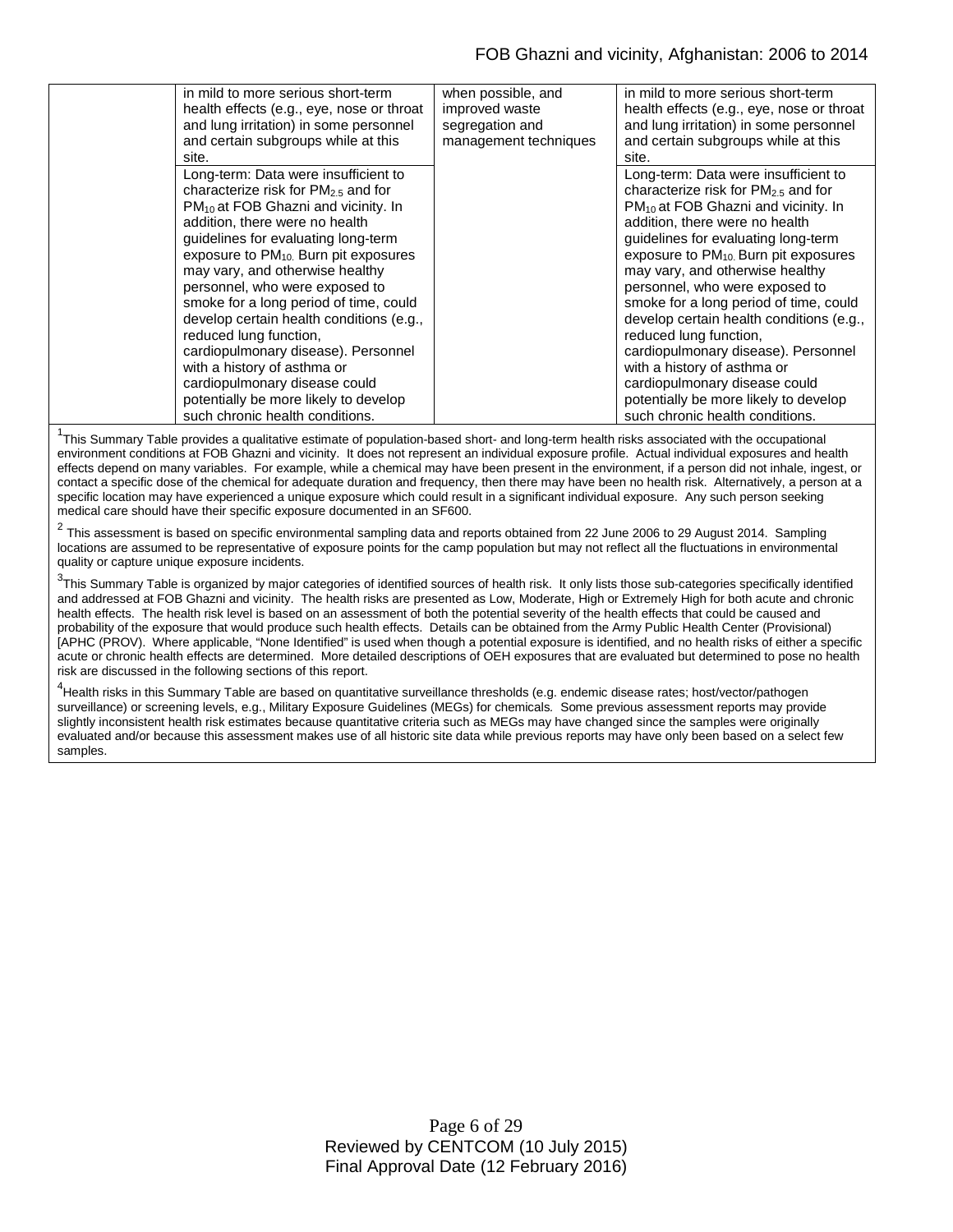## **1 Discussion of Health Risks at Camp Leatherneck and vicinity, Afghanistan by Source**

The following sections provide additional information about the OEH conditions summarized above. All risk assessments were performed using the methodology described in the U.S. Army Public Health Command (USAPHC) Technical Guide 230, *Environmental Health Risk Assessment and Chemical Exposure Guidelines for Deployed Military Personnel* (Reference 4). All OEH risk estimates represent residual risk after accounting for preventive controls in place. Occupational exposures and exposures to endemic diseases are greatly reduced by preventive measures. For environmental exposures related to airborne dust, there are limited preventive measures available, and available measures have little efficacy in reducing exposure to ambient conditions.

# **2 Air**

## 2.1 Site-Specific Sources Identified

FOB Ghazni and vicinity was situated in a dusty semi-arid desert environment. Inhalational exposure to high levels of dust and particulate matter, such as during high winds or dust storms, may result in mild to more serious short-term health effects (e.g., eye, nose or throat and lung irritation) in some personnel. Additionally, certain subgroups of the deployed forces (e.g., those with pre-existing asthma/cardio pulmonary conditions) are at greatest risk of developing notable health effects.

## 2.2 Particulate matter

Particulate matter (PM) is a complex mixture of extremely small particles suspended in the air. The PM includes solid particles and liquid droplets emitted directly into the air by sources such as: power plants, motor vehicles, aircraft, generators, construction activities, fires, and natural windblown dust. The PM can include sand, soil, metals, volatile organic compounds (VOC), allergens, and other compounds such as nitrates or sulfates that are formed by condensation or transformation of combustion exhaust. The PM composition and particle size vary considerably depending on the source. Generally, PM of health concern is divided into two fractions: PM<sub>10</sub>, which includes coarse particles with a diameter of 10 micrometers or less, and fine particles less than 2.5 micrometers ( $PM<sub>2.5</sub>$ ), which can reach the deepest regions of the lungs when inhaled. Exposure to excessive PM is linked to a variety of potential health effects.

### 2.3 Particulate matter, less than 10 micrometers ( $PM_{10}$ )

## 2.3.1 Exposure Guidelines:

Short Term (24-hour)  $PM_{10}$  (micrograms per cubic meter, μg/m<sup>3</sup>):

- 
- Marginal MEG = 420
- Critical MEG = 600

Long-term PM<sub>10</sub> MEG (µg/m<sup>3</sup>):

- Negligible MEG = 250 Not defined and not available.
- 2.3.2 Sample data/Notes:

FOB Ghazni and vicinity: A total of eight valid  $PM_{10}$  air samples were collected from 22 June 2006 to 7 May 2013. The range of 24-hour PM<sub>10</sub> concentrations was 31  $\mu$ g/m<sup>3</sup> – 314  $\mu$ g/m<sup>3</sup> with an average concentration of 170  $\mu$ g/m<sup>3</sup>.

> Page 7 of 29 Reviewed by CENTCOM (10 July 2015) Final Approval Date (12 February 2016)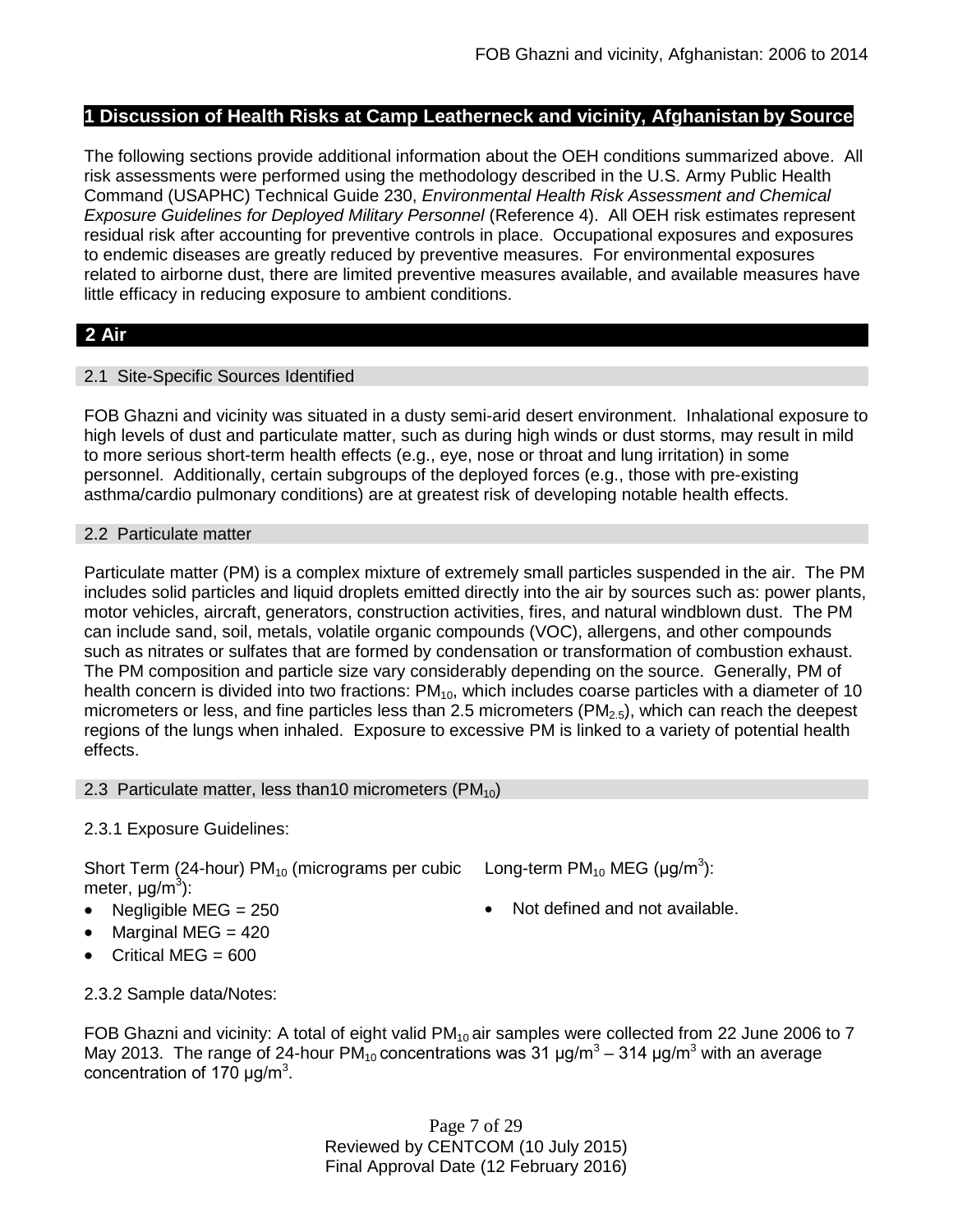2.3.3 Short-term health risks:

Low: The short-term PM<sub>10</sub> health risk assessment is Low for peak PM<sub>10</sub> sample concentrations at FOB Ghazni and vicinity. A Low health risk suggests little to no in-theater medical resources anticipated for protection and treatment of personnel (Reference 4, Table 3-2). Daily average PM<sub>10</sub> risk levels at FOB Ghazni and vicinity show Low risk 12.5% and no hazard 87.5% of the time.

The hazard severity was below the negligible MEG (250 µg/m $^3$  to 420 µg/m $^3$ ) for average PM $_{\rm 10}$ sample concentration, and negligible for peak sample concentration. For exposures at the negligible hazard severity level, a few personnel may experience notable eye, nose, and throat irritation; most personnel will experience only mild effects (Reference 4, Table 3-11).

2.3.4 Long-term health risk:

**Not Evaluated-no available health guidelines**. The U.S. Environmental Protection Agency (EPA) has retracted its long-term standard (national ambient air quality standards, NAAQS) for  $PM_{10}$  due to an inability to clearly link chronic health effects with chronic  $PM_{10}$  exposure levels.

### 2.4 Particulate Matter, less than 2.5 *micrometers* (PM<sub>2.5</sub>)

2.4.1 Exposure Guidelines:

Short Term (24-hour)  $PM_{2.5}$  ( $\mu$ g/m<sup>3</sup>):

- 
- 
- Critical MEG  $= 500$

): Long-term (1year) PM<sub>2.5</sub> (µg/m<sup>3</sup>):

- Negligible MEG = 65 Negligible MEG = 15
- Marginal MEG = 250 Marginal MEG = 65.

2.4.2 Sample data/Notes:

FOB Ghazni and vicinity: A total of five valid  $PM_{2.5}$  air samples were collected from 14 March 2010 to 20 May 2013. The range of 24-hour PM<sub>2.5</sub> concentrations was 22  $\mu$ g/m<sup>3</sup> – 56  $\mu$ g/m<sup>3</sup> with an average concentration of 34  $\mu$ g/m<sup>3</sup>.

2.4.3 Short-term health risks:

## **None identified based on the available sampling data.**

2.4.4 Long-term health risks:

## **None identified based on the available sampling data.**

- 2.5 Airborne Metals
- 2.5.1 Exposure Guidelines:
- 2.5.2 Sample data/Notes:

FOB Aryan:

A single valid  $PM_{10}$  airborne metal sample was collected on 15 April 2013. None of the detected metals were above the 1 year negligible MEG.

> Page 8 of 29 Reviewed by CENTCOM (10 July 2015) Final Approval Date (12 February 2016)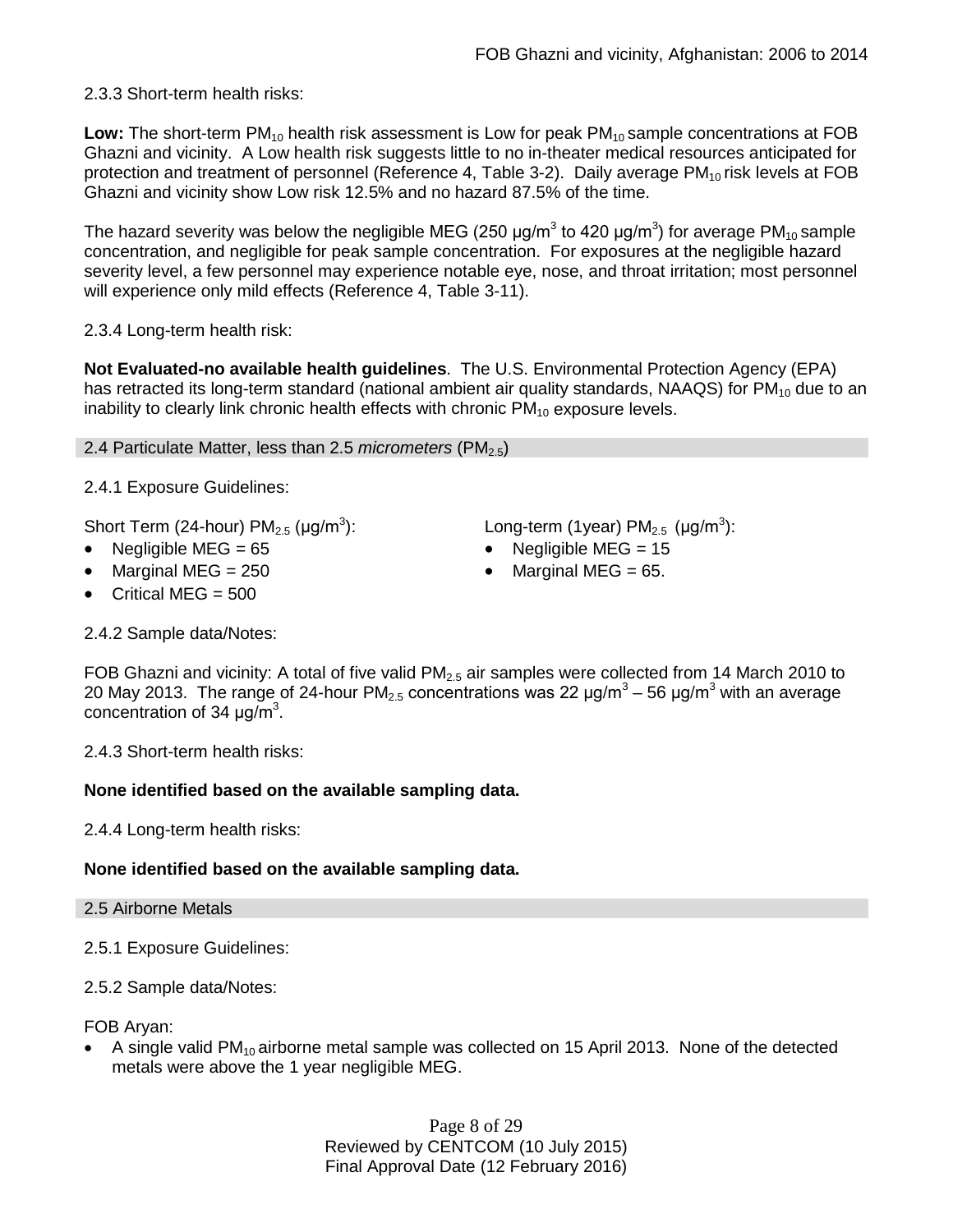A single valid  $PM<sub>2.5</sub>$  airborne metal sample was collected on 10 February 2012. No metals were detected.

FOB Ghazni (Woods):

- A total of four valid  $PM_{10}$  airborne metal samples were collected from 22 June 2006 to 7 May 2013. None of the detected metals were above the 1 year negligible MEG.
- A single valid  $PM<sub>2.5</sub>$  airborne metal sample was collected on 8 May 2013. No metals were detected.

FOB Rickets (Moqur, Moqor):

- A total of two valid  $PM_{10}$  airborne metal samples were collected on 14 March 2010 and 8 May 2011. No metals were detected.
- A total of two valid PM<sub>2.5</sub> airborne metal samples were collected on 14 and 15 March 2010. No metals were detected.

FOB Warrior (Gelan, Peppers):

- A single valid  $PM_{10}$  airborne metal sample was collected on 21 June 2013. None of the detected metals were above the 1 year negligible MEG.
- A single valid PM<sub>2.5</sub> airborne metal sample was collected on 20 May 2013. No metals were detected.

2.5.3 Short-term health risks:

## **None identified based on the available sampling data.**

2.5.4 Long-term health risks:

## **None identified based on the available sampling data.**

### 2.6 Volatile Organic Compounds (VOC)

2.6.1 Exposure Guidelines:

2.6.2 Sample data/Notes:

FOB Ghazni: A single valid VOC air sample was collected on 7 May 2013. None of the detected chemicals were above the short or long-term negligible MEGs.

FOB Warrior: A single valid VOC air sample was collected on 20 may 2013. None of the detected chemicals were above the short or long-term negligible MEGs

2.6.3 Short-term health risks:

## **None identified based on the available sampling data.**

2.6.4 Long-term health risks:

## **None identified based on the available sampling data.**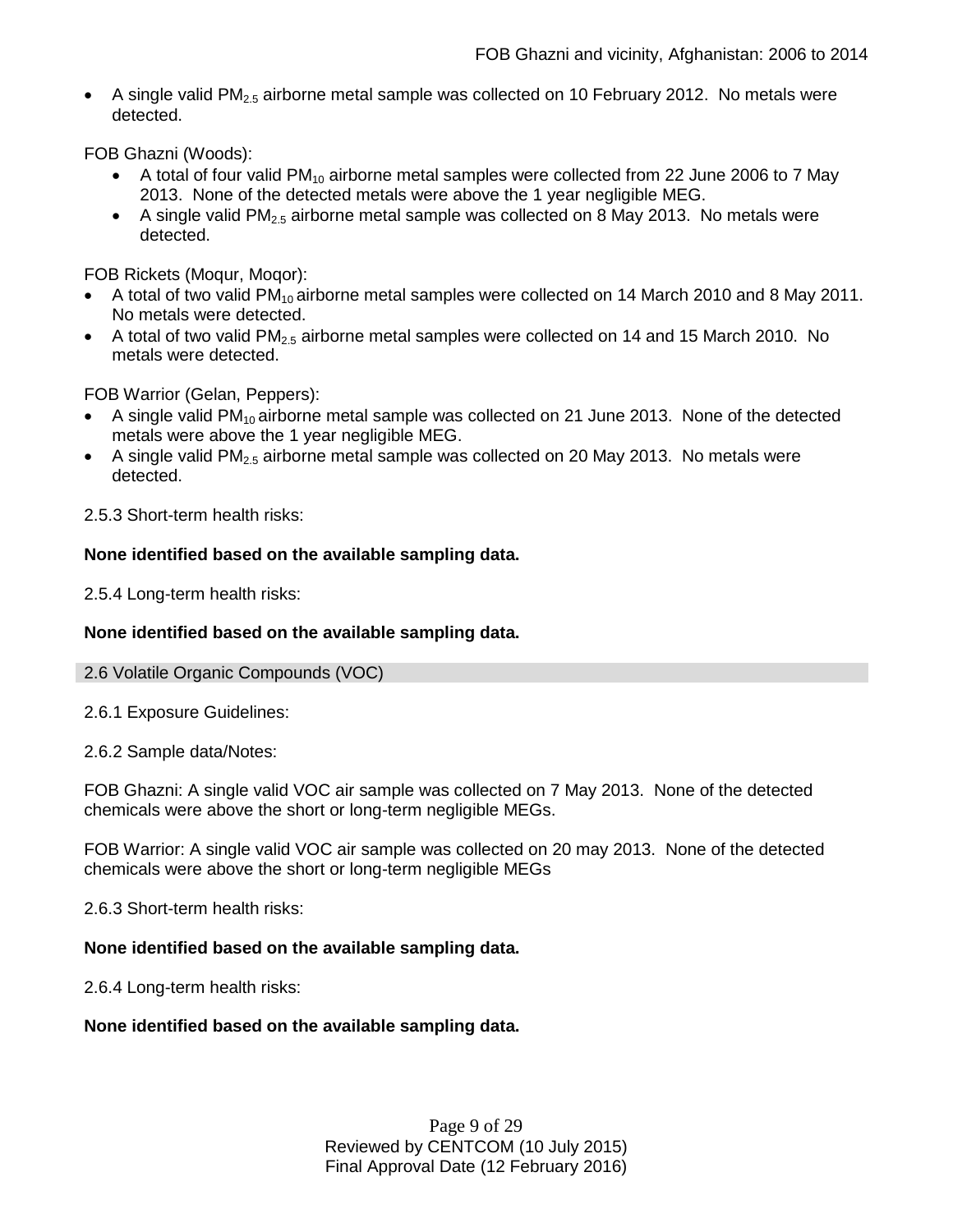# **3 Soil**

## 3.1 Site-Specific Sources Identified

## 3.2 Sample data/Notes:

The primary soil contamination exposure pathways are dermal contact and dust inhalation. Typical parameters analyzed for included semi volatile organic compounds (SVOCs), heavy metals, polychlorinated biphenyls (PCBs), pesticides, and herbicides. If the contaminant was known or suspected, other parameters may have been analyzed for (i.e., total petroleum hydrocarbons (TPH) and polycyclic aromatic hydrocarbons (PAH) near fuel spills). For the risk assessment, personnel are assumed to remain at this location for 6 months to 1 year.

COP Ab Band: A single valid surface soil sample was collected on 18 June 2012 to assess OEH health risk to deployed personnel. The percent of the population exposed to soil and associated dust in the sampled area was > 75%. No chemicals were detected above the 1 year negligible MEG.

FOB Aryan: A total of two valid surface soil samples were collected on 12 June 2012 and 16 April 2013 to assess OEH health risk to deployed personnel. The percent of the population exposed to soil and associated dust in the sampled areas was > 75% for all samples. No chemicals were detected above the 1 year negligible MEG.

COP Band-E Sarde: A total of three valid surface soil samples were collected on 12 July 2012 to assess OEH health risk to deployed personnel. The percent of the population exposed to soil and associated dust in the sampled areas was 50% > 75%. No chemicals were detected above the 1 year negligible MEG.

COP Dey Yak: A total of six valid surface soil samples were collected from 11 April 2011 to 28 June 2012 to assess OEH health risk to deployed personnel. The percent of the population exposed to soil and associated dust in the sampled areas was 10% > 25% for 1 sample, 50% > 75% for 2 samples, and > 75% for 3 samples. No chemicals were detected above the 1 year negligible MEG.

COP Four Corners: A total of three valid surface soil samples were collected on 16 July 2012 to assess OEH health risk to deployed personnel. The percent of the population exposed to soil and associated dust in the sampled areas was 50% > 75% for all samples. No chemicals were detected above the 1 year negligible MEG.

FOB Ghazni: A total of 12 valid surface soil samples were collected from 25 September 2006 to 28 July 2014 to assess OEH health risk to deployed personnel. The percent of the population exposed to soil and associated dust in the sampled areas was < 10% for 3 samples, 25% > 50% for 3 samples, 50% > 75% for 3 samples, and > 75% for 3 samples. No chemicals were detected above the 1 year negligible MEG.

COP Giro: A total of three valid surface soil samples were collected on 13 June 2008 to assess OEH health risk to deployed personnel. The percent of the population exposed to soil and associated dust in the sampled areas was > 75% for all samples. No chemicals were detected above the 1 year negligible MEG.

COP Miri: A single valid surface soil samples were collected on 12 May 2014 to assess OEH health risk to deployed personnel. The percent of the population exposed to soil and associated dust in the sampled area was > 75%. No chemicals were detected above the 1 year negligible MEG.

> Page 10 of 29 Reviewed by CENTCOM (10 July 2015) Final Approval Date (12 February 2016)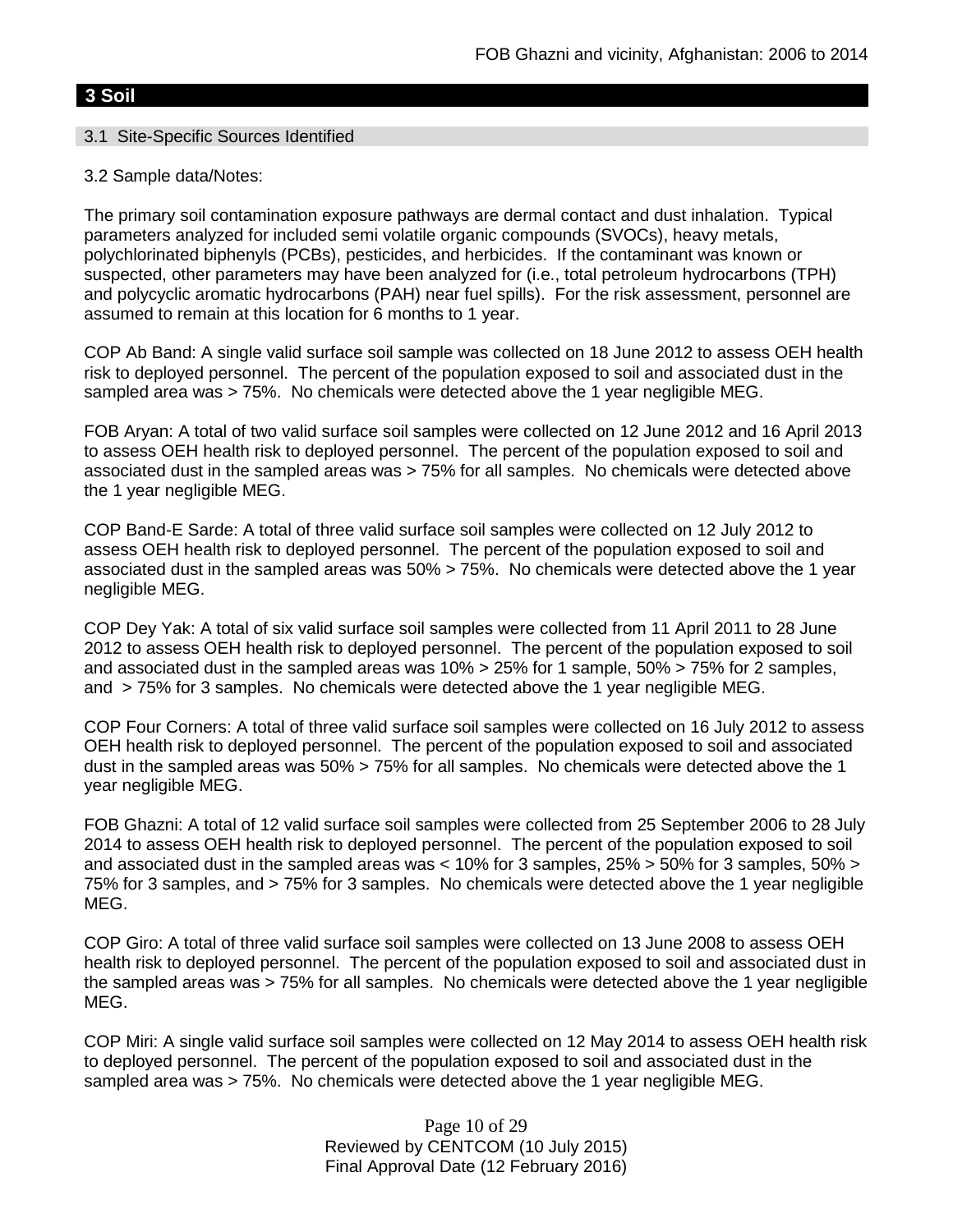COP Moqor: A single valid surface soil sample was collected on 15 March 2010 to assess OEH health risk to deployed personnel. The percent of the population exposed to soil and associated dust in the sampled area was > 75%. No chemicals were detected above the 1 year negligible MEG.

COP Pace: A single valid surface soil samples was collected on 12 May 2014 to assess OEH health risk to deployed personnel. The percent of the population exposed to soil and associated dust in the sampled area was > 75%. No chemicals were detected above the 1 year negligible MEG.

FOB Warrior: A single valid surface soil samples was collected on 20 May 2013 to assess OEH health risk to deployed personnel. The percent of the population exposed to soil and associated dust in the sampled area was 50 > 75%. No chemicals were detected above the 1 year negligible MEG.

3.3 Short-term health risk:

**Not an identified source of health risk**. Currently, sampling data for soil are not evaluated for short term (acute) health risks**.**

3.4 Long-term health risk:

**None identified based on available sample data.** No parameters exceeded 1-year Negligible MEGs.

# **4 Water**

In order to assess the health risk to U.S. personnel from exposure to water in theater, the USAPHC identified the most probable exposure pathways. These are based on the administrative information provided on the field data sheets submitted with the samples taken over the time period being evaluated. It is assumed that 100% of all U.S. personnel at FOB Ghazni and vicinity will be directly exposed to reverse osmosis water purification unit (ROWPU) treated, disinfected fresh bulk water, bottled water, and untreated well water since this classification of water is primarily used for personal hygiene, showering, cooking, and for use at vehicle wash racks. Field data sheets indicate that bottled water is the only approved source of drinking water.

4.1 Drinking Water: Bottled, Treated or Untreated Water

4.1.1 Site-Specific Sources Identified

4.1.2 Exposure Guidelines:

**Copper** 

- 14 day negligible MEG =  $0.14$  milligrams per liter (mg/L)
- 1 year negligible MEG =  $0.14 \text{ mg/L}$

Copper is a reddish metal that occurs naturally in rock, soil, water, sediment, and air at low levels. It is an essential element for humans, and is readily absorbed from the stomach and small intestine. One of the most commonly reported adverse health effect of excess copper is gastrointestinal distress (Nausea, vomiting, and/or abdominal pain). The observed effects are not usually persistent and gastrointestinal effects have not been linked with other health effects (Reference 5).

4.1.3 Sample data/Notes:

Page 11 of 29 Reviewed by CENTCOM (10 July 2015) Final Approval Date (12 February 2016)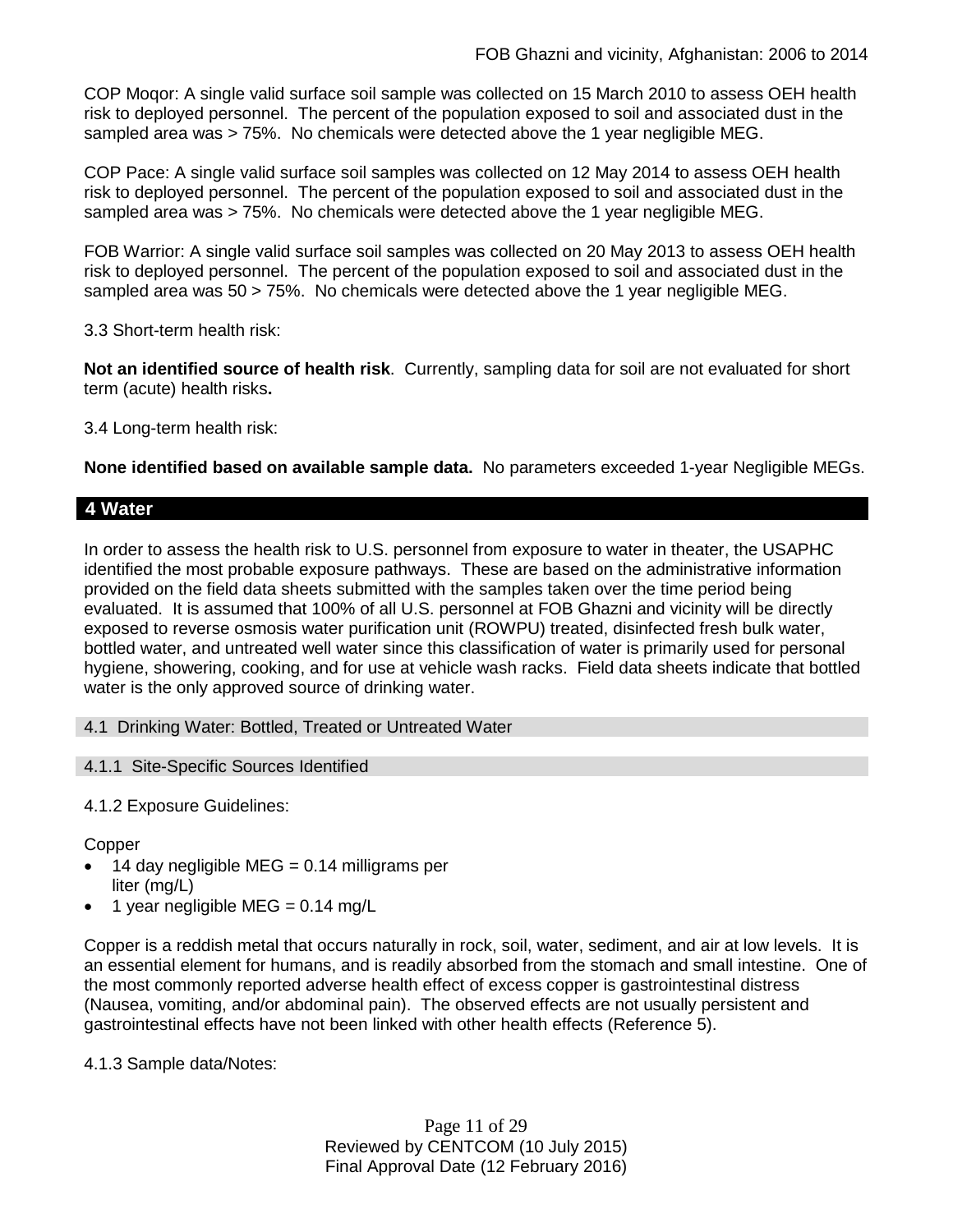To assess the potential for adverse health effects to troops, the following assumptions were made about dose and duration: A conservative (protective) assumption was that personnel routinely ingested 5 L/day of bottled water for up to 365 days (1-year). It was further assumed that control measures were not used.

COP Ab Band: A single untreated water (drinking) sample collected from 18 June 2012 was evaluated for this health risk assessment. No chemicals were detected at levels above the short or long-term MEGs.

FOB Andar: A total of two treated and untreated water (drinking) samples collected on 4 November 2011 and 21 July 2012 were evaluated for this health risk assessment. No chemicals were detected at levels above the short or long-term MEGs.

FOB Aryan: A single treated water (drinking) sample collected on 15 April 2013 was evaluated for this health risk assessment. No chemicals were detected at levels above the short or long-term MEGs.

COP Band-E Sarde: A total of three treated and untreated water (drinking) samples collected from 24 September 2010 to 12 July 2012 were evaluated for this health risk assessment. No chemicals were detected at levels above the short or long-term MEGs.

COP Dey Yak: A total of three treated and untreated water (drinking) samples collected from November 2011 to 27 June 2012 were evaluated for this health risk assessment. No chemicals were detected at levels above the short or long-term MEGs.

COP Four Corners: A total of three treated and untreated water (drinking) samples collected from 23 September 2010 to 16 July 2012 were evaluated for this health risk assessment. No chemicals were detected at levels above the short or long-term MEGs.

FOB Ghazni: A total of 27 treated and untreated water (drinking) samples collected from 26 June 2006 to 29 August 2014 were evaluated for this health risk assessment. No chemicals were detected at levels above the short or long-term MEGs.

COP Giro: A total of two untreated water (drinking) samples collected on 13 June 2008 and 16 June 2012 were evaluated for this health risk assessment. No chemicals were detected at levels above the short or long-term MEGs.

COP Miri: A single treated water (drinking) sample collected on 12 May 2014 was evaluated for this health risk assessment. Copper was detected at the short- and long-term MEG of 0.14 mg/L. However the single sample was insufficient to characterize risk.

FOB Doa China: A single untreated water (drinking) sample collected on 19 July 2008 was evaluated for this health risk assessment. No chemicals were detected at levels above the short or long-term MEGs.

FOB Warrior: A total of six treated water (drinking) samples collected from 18 May 2007 to 21 may 2013 were evaluated for this health risk assessment. No chemicals were detected at levels above the short or long-term MEGs.

4.1.4 Short-term health risk:

### **None identified based on available sample data.**

Page 12 of 29 Reviewed by CENTCOM (10 July 2015) Final Approval Date (12 February 2016)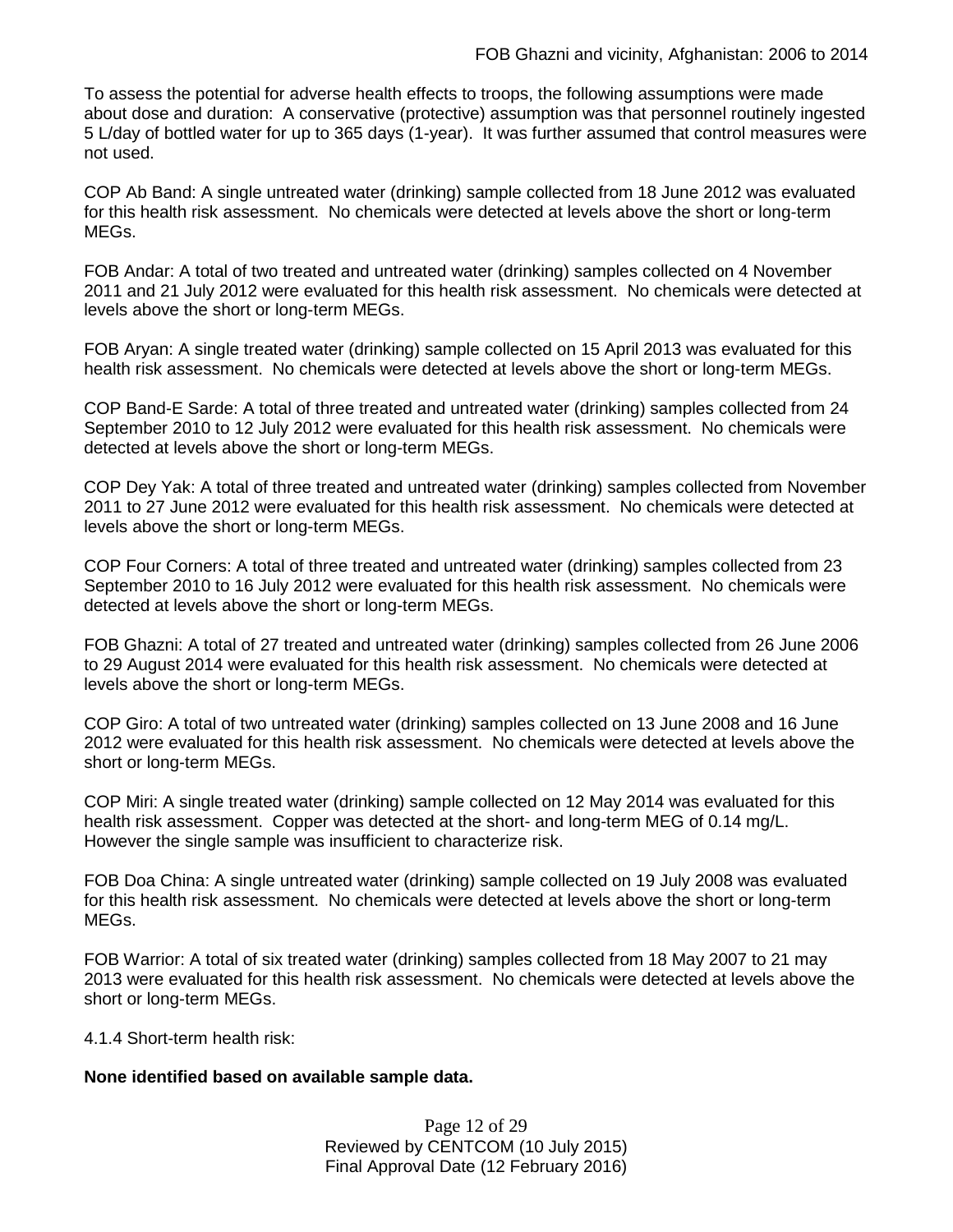## 4.1.5 Long-term health risk:

## **None identified based on available sample data.**

### 4.2 Non-Drinking Water: Untreated

### 4.2.1 Site-Specific Sources Identified

Although the primary route of exposure for most microorganisms is ingestion of contaminated water, dermal exposure to some microorganisms, chemicals, and biologicals may also cause adverse health effects. Complete exposure pathways would include drinking, brushing teeth, personal hygiene, cooking, providing medical and dental care using a contaminated water supply or during dermal contact at vehicle or aircraft wash racks.

### 4.2.2 Sample data/Notes:

To assess the potential for adverse health effects to troops the following assumptions were made about dose and duration: All U.S. personnel at this location were expected to remain at this site for approximately 1 year. A conservative (protective) assumption is that personnel routinely consumed less than 5L/day of non-drinking water for up to 365 days (1-year). It is further assumed that control measures and/or personal protective equipment were not used.

No valid non-drinking water samples were available for analysis.

4.2.3 Short and long-term health risks:

## **None identified based on available sample data.**

4.2.4 Short and long-term health risks:

## **None identified based on available sample data.**

## **5 Military Unique**

5.1 Chemical Biological, Radiological Nuclear (CBRN) Weapons

No specific hazard sources were documented in the Defense Occupational and Environmental Health Readiness System (DOEHRS) or the Military Exposure Surveillance Library (MESL) from 22 June 2006 to 29 August 2014 timeframe (References 1 and 6).

### 5.2 Depleted Uranium (DU)

No specific hazard sources were documented in the DOEHRS or MESL from 22 June 2006 to 29 August 2014 timeframe (References 1 and 6).

### 5.3 Ionizing Radiation

No specific hazard sources were documented in the DOEHRS or MESL from 22 June 2006 to 29 August 2014 timeframe (References 1 and 6).

> Page 13 of 29 Reviewed by CENTCOM (10 July 2015) Final Approval Date (12 February 2016)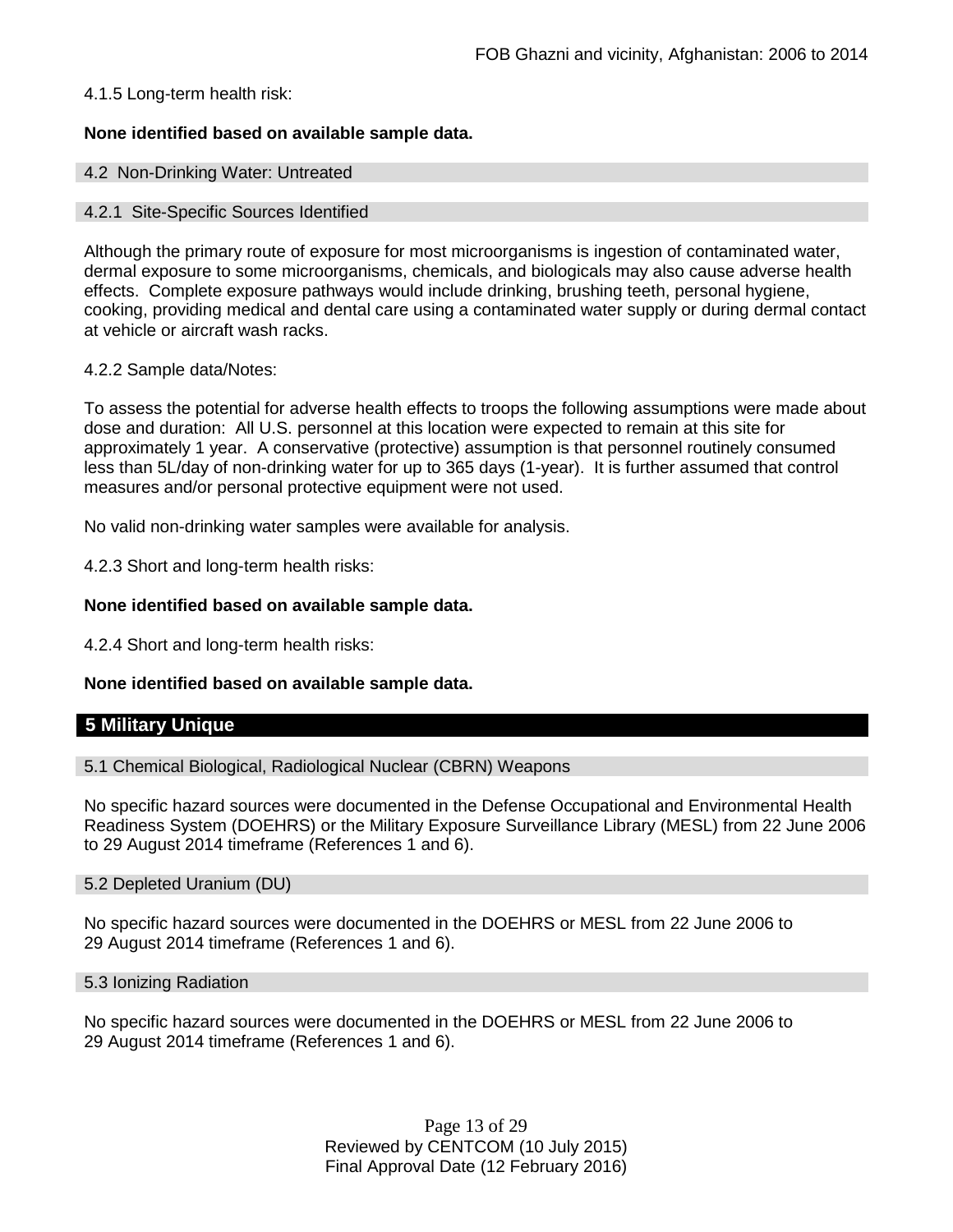### 5.4 Non-Ionizing Radiation

No specific hazard sources were documented in the DOEHRS or MESL from 22 June 2006 to 29 August 2014 timeframe (References 1 and 6).

## **6 Endemic Diseases**

This document lists the endemic diseases reported in the region, its specific health risks and severity and general health information about the diseases. CENTCOM Modification (MOD) 12 (Reference 7) lists deployment requirements, to include immunizations and chemoprophylaxis, in effect during the timeframe of this POEMS.

#### 6.1 Foodborne and Waterborne Diseases

Food borne and waterborne diseases in the area are transmitted through the consumption of local food and water. Local unapproved food and water sources (including ice) are heavily contaminated with pathogenic bacteria, parasites, and viruses to which most U.S. Service Members have little or no natural immunity. Effective host nation disease surveillance does not exist within the country. Only a small fraction of diseases are identified or reported in host nation personnel. Diarrheal diseases are expected to temporarily incapacitate a very high percentage of U.S. personnel within days if local food, water, or ice is consumed. Hepatitis A and typhoid fever infections typically cause prolonged illness in a smaller percentage of unvaccinated personnel. Vaccinations are required for DoD personnel and contractors. In addition, although not specifically assessed in this document, significant outbreaks of viral gastroenteritis (e.g., norovirus) and food poisoning (e.g., *Bacillus cereus*, *Clostridium perfringens*, *Staphylococcus*) may occur. Key disease risks are summarized below:

Mitigation strategies were in place and included consuming food and water from approved sources, vaccinations (when available), frequent hand washing and general sanitation practices.

### 6.1.1 Diarrheal diseases (bacteriological)

**High, mitigated to Low**: Diarrheal diseases are expected to temporarily incapacitate a very high percentage of personnel (potentially over 50% per month) within days if local food, water, or ice is consumed. Field conditions (including lack of hand washing and primitive sanitation) may facilitate person-to-person spread and epidemics. Typically mild disease treated in outpatient setting; recovery and return to duty in less than 72 hours with appropriate therapy. A small proportion of infections may require greater than 72 hours limited duty, or hospitalization.

### 6.1.2 Hepatitis A, typhoid/paratyphoid fever, and diarrhea-protozoal

**High, mitigated to Low**: Unmitigated health risk to U.S. personnel is high year round for hepatitis A and typhoid/paratyphoid fever, and Moderate for diarrhea-protozoal. Mitigation was in place to reduce the risks to low. Hepatitis A, typhoid/paratyphoid fever, and diarrhea-protozoal disease may cause prolonged illness in a small percentage of personnel (less than 1% per month). Although much rarer, other potential diseases in this area that are also considered a Moderate risk include: hepatitis E, diarrhea-cholera, and brucellosis.

### 6.1.3 Polio

**Low**: Potential health risk to U.S. personnel is Low. Despite a concerted global eradication campaign, poliovirus continues to affect children and adults in Afghanistan. Polio is a highly infectious disease that invades the nervous system. The virus is transmitted by person-to-person, typically by hands, food

> Page 14 of 29 Reviewed by CENTCOM (10 July 2015) Final Approval Date (12 February 2016)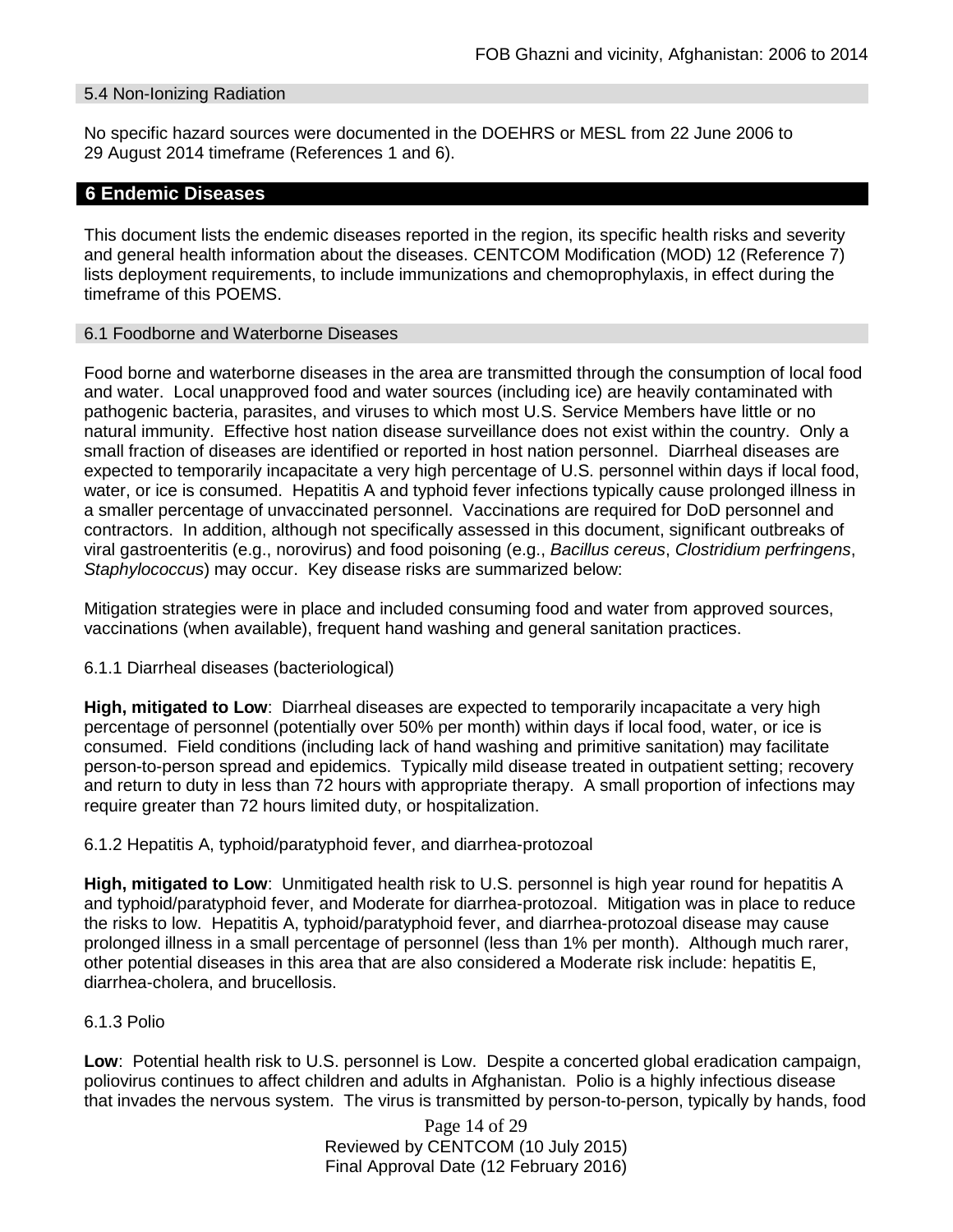or water contaminated with fecal matter or through direct contact with the infected person's saliva. An infected person may spread the virus to others immediately before and about 1 to 2 weeks after symptoms appear. The virus can live in an infected person's feces for many weeks. About 90% of people infected have no symptoms, and about 1% have a very severe illness leading to muscle weakness, difficulty breathing, paralysis, and sometimes death. People who do not have symptoms can still pass the virus to others and make them sick.

## 6.1.4 Short-term Health Risks:

**Low**: The overall unmitigated short-term risk associated with food borne and waterborne diseases are considered High (bacterial diarrhea, hepatitis A, typhoid/paratyphoid fever) to Moderate (diarrheacholera, diarrhea-protozoal, brucellosis, hepatitis E,) to Low (polio) if local food or water is consumed. Preventive Medicine measures reduced the risk to Low. Confidence in the health risk estimate is high.

6.1.5 Long-term Health Risks:

## **None identified based on available data.**

## 6.2 Arthropod Vector-Borne Diseases

During the warmer months, the climate and ecological habitat support populations of arthropod vectors, including mosquitoes, ticks, mites, and sandflies. Significant disease transmission is sustained countrywide, including urban areas. Malaria, the major vector-borne health risk in Afghanistan, is capable of debilitating a high percentage of personnel for up to a week or more. Mitigation strategies were in place and included proper wear of treated uniforms, application of repellent to exposed skin, and use of bed nets and chemoprophylaxis (when applicable). Additional methods included the use of pesticides, reduction of pest/breeding habitats, and engineering controls.

### 6.2.1 Malaria

**High, mitigated to Low** Potential unmitigated risk to U.S. personnel is High during warmer months (typically April through November) but reduced to low with mitigation measures. Malaria incidents are often associated with the presence of agriculture activity, including irrigation systems and standing water, which provide breeding habitats for vectors. A small number of cases may occur among personnel exposed to mosquito (Anopheles spp.) bites. Malaria incidents may cause debilitating febrile illness typically requiring 1 to 7 days of inpatient care, followed by return to duty. Severe cases may require intensive care or prolonged convalescence.

### 6.2.2 Leishmaniasis

**Moderate, mitigated to Low**: The disease risk is Moderate during the warmer months when sandflies are most prevalent, but reduced to low with mitigation measures. Leishmaniasis is transmitted by sand flies. There are two forms of the disease; cutaneous (acute form) and visceral (a more latent form of the disease). The leishmaniasis parasites may survive for years in infected individuals and this infection may go unrecognized by physicians in the U.S. when infections become symptomatic years later. Cutaneous infection is unlikely to be debilitating, though lesions may be disfiguring. Visceral leishmaniasis disease can cause severe febrile illness which typically requires hospitalization with convalescence over 7 days.

> Page 15 of 29 Reviewed by CENTCOM (10 July 2015) Final Approval Date (12 February 2016)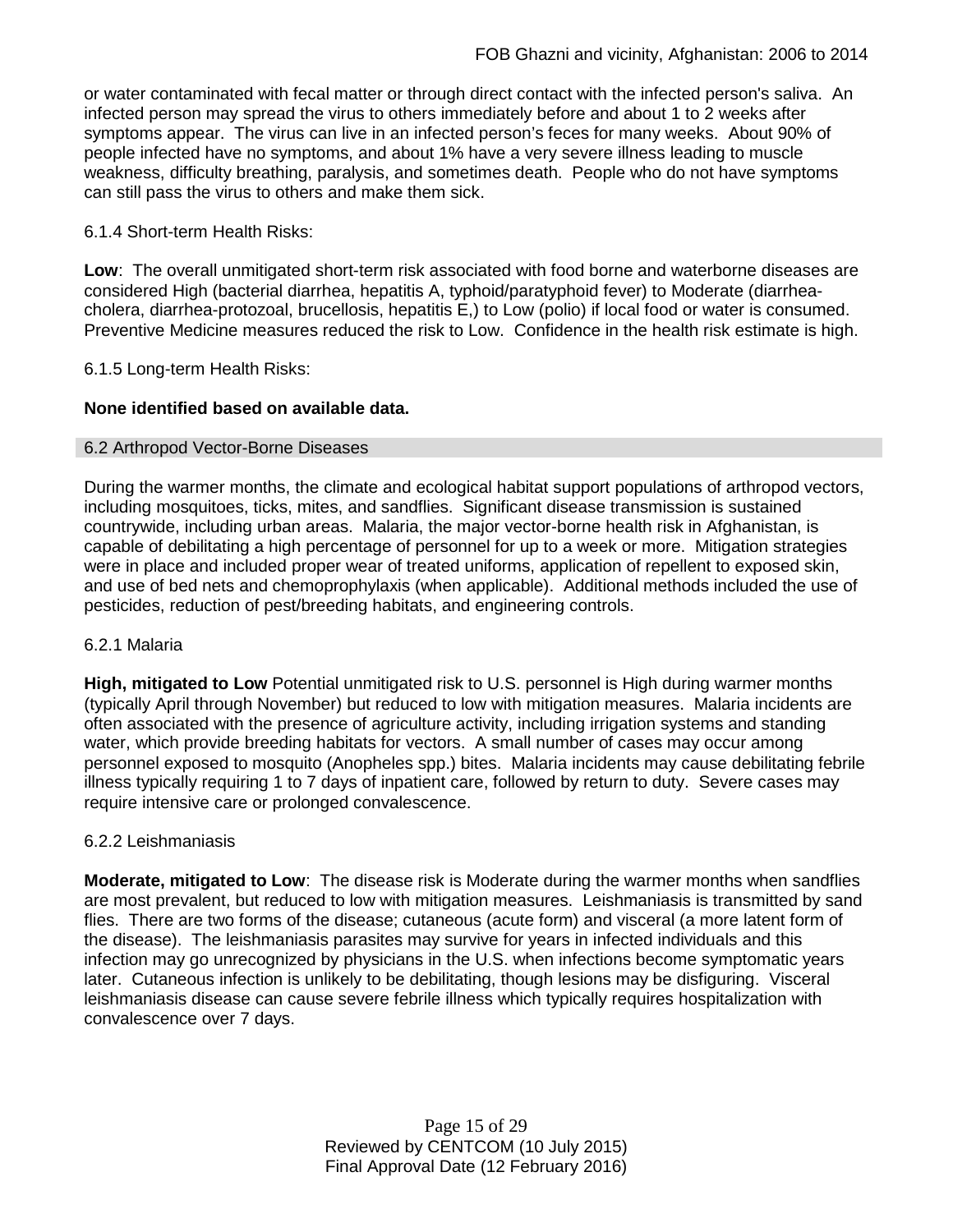## 6.2.3 Crimean-Congo hemorrhagic fever

**Moderate, mitigated to Low**: Unmitigated risk is moderate, but reduced to low with mitigation measures. Crimean-Congo hemorrhagic fever occurs in rare cases (less than 0.1% per month attack rate in indigenous personnel) and is transmitted by tick bites or occupational contact with blood or secretions from infected animals. The disease typically requires intensive care with fatality rates from 5% to 50%.

### 6.2.4 Sandfly fever

**Moderate, mitigated to Low**: Sandfly fever has a Moderate risk with potential disease rates from 1% to 10% per month under worst case conditions. Mitigation measures reduced the risk to low. The disease is transmitted by sandflies and occurs more commonly in children though adults are still at risk. Sandfly fever disease typically resulted in debilitating febrile illness requiring 1 to 7 days of supportive care followed by return to duty.

#### 6.2.5 Plague

**Low:** Potential health risk to U.S. personnel is Low year round. Bubonic plague typically occurred as sporadic cases among people who come in contact with wild rodents and their fleas during work, hunting, or camping activities. Outbreaks of human plague are rare and typically occur in crowded urban settings associated with large increases in infected commensal rats (*Rattus rattus*) and their flea populations. Some untreated cases of bubonic plague may develop into secondary pneumonic plague. Respiratory transmission of pneumonic plague is rare but has the potential to cause significant outbreaks. Close contact is usually required for transmission. In situations where respiratory transmission of plague is suspected, weaponized agent must be considered. Extremely rare cases (less than 0.01% per month attack rate) could occur. Incidence could result in potentially severe illness which may require more than 7 days of hospitalization and convalescence.

### 6.2.6 Typhus-miteborne (scrub typhus**)**

**Moderate, mitigated to Low:** Potential health risk to U.S. personnel is Moderate during warmer months (typically March through November) when vector activity is highest. Mitigation measures reduced the risk to low. Mite-borne typhus is a significant cause of febrile illness in local populations with rural exposures in areas where the disease is endemic. Large outbreaks have occurred when non-indigenous personnel such as military forces enter areas with established local transmission. The disease is transmitted by the larval stage of trombiculid mites (chiggers), which are typically found in areas of grassy or scrubby vegetation, often in areas which have undergone clearing and regrowth. Habitats may include sandy beaches, mountain deserts, cultivated rice fields, and rain forests. Although data are insufficient to assess potential disease rates, attack rates can be very high (over 50%) in groups of personnel exposed to heavily infected "mite islands" in focal areas. The disease can cause debilitating febrile illness typically requiring 1 to 7 days of inpatient care, followed by return to duty.

### 6.2.7 West Nile fever

**Low**: West Nile fever is present. The disease is maintained by the bird population and transmitted to humans via mosquito vector. Typically, infections in young, healthy adults were asymptomatic although fever, headache, tiredness, body aches (occasionally with a skin rash on trunk of body), and swollen lymph glands can occurred. This disease is associated with a low risk estimate.

> Page 16 of 29 Reviewed by CENTCOM (10 July 2015) Final Approval Date (12 February 2016)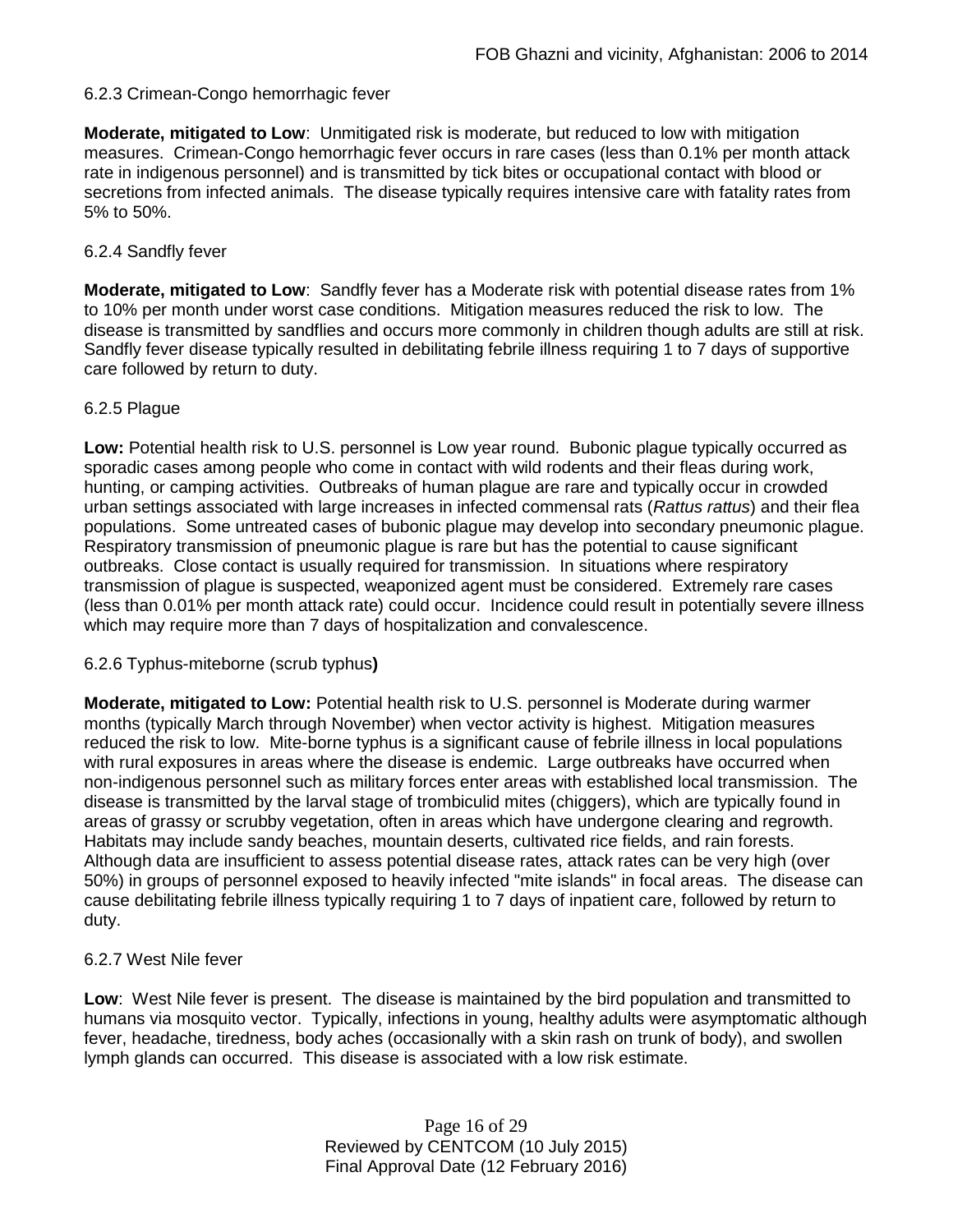## 6.2.8 Short -term health risks:

**Low:** The unmitigated health risk estimate is High for malaria (infection rate of less than 1% per month), Moderate for leishmaniasis-cutaneous (acute), Crimean-Congo hemorrhagic fever, sandfly fever, typhus-miteborne; and Low for, the plague and West Nile fever. Health risk is reduced to low by proper wear of the uniform, application of repellent to exposed skin, and appropriate chemoprophylaxis. Confidence in health risk estimate was high.

### 6.2.9 Long-term health risks:

**Low:** The unmitigated risk is moderate for leishmaniasis-visceral (chronic). Risk is reduced to Low by proper wear of the uniform and application of repellent to exposed skin. Confidence in the risk estimate is high.

### 6.3 Water Contact Diseases

Operations or activities that involve extensive water contact may result in personnel being temporarily debilitated with leptospirosis in some locations. Leptospirosis health risk typically increases during flooding. In addition, although not specifically assessed in this document, bodies of surface water are likely to be contaminated with human and animal waste. Activities such as wading or swimming may result in exposures to enteric diseases such as diarrhea and hepatitis via incidental ingestion of water. Prolonged water contact also may lead to the development of a variety of potentially debilitating skin conditions such as bacterial or fungal dermatitis. Mitigation strategies were in place and included avoiding water contact and recreational water activities, proper wear of uniform (especially footwear), and protective coverings for cuts/abraded skin.

## 6.3.1 Leptospirosis

**Moderate, mitigated to Low**: Human infections occur seasonally (typically April through November) through exposure to water or soil contaminated by infected animals and is associated with wading, and swimming in contaminated, untreated open water. The occurrence of flooding after heavy rainfall facilitates the spread of the organism because as water saturates the environment *Leptospira* present in the soil passes directly into surface waters. *Leptospira* can enter the body through cut or abraded skin, mucous membranes, and conjunctivae. Infection may also occur from ingestion of contaminated water. The acute, generalized illness associated with infection may mimic other tropical diseases (for example, dengue fever, malaria, and typhus), and common symptoms include fever, chills, myalgia, nausea, diarrhea, cough, and conjunctival suffusion. Manifestations of severe disease can include jaundice, renal failure, hemorrhage, pneumonitis, and hemodynamic collapse. Recreational activities involving extensive water contact may result in personnel being temporarily debilitated with leptospirosis. Incidence could result in debilitating febrile illness typically requiring 1 to 7 days of inpatient care, followed by return to duty; some cases may require prolonged convalescence. This disease is associated with a Moderate health risk estimate.

### 6.3.2 Short-term health risks:

**Low:** Unmitigated Health risk of leptospirosis is Moderate during warmer months. Mitigation measures reduce the risk to Low. Confidence in the health risk estimate is high.

6.3.3 Long-term health risks:

### **None identified based on available data.**

Page 17 of 29 Reviewed by CENTCOM (10 July 2015) Final Approval Date (12 February 2016)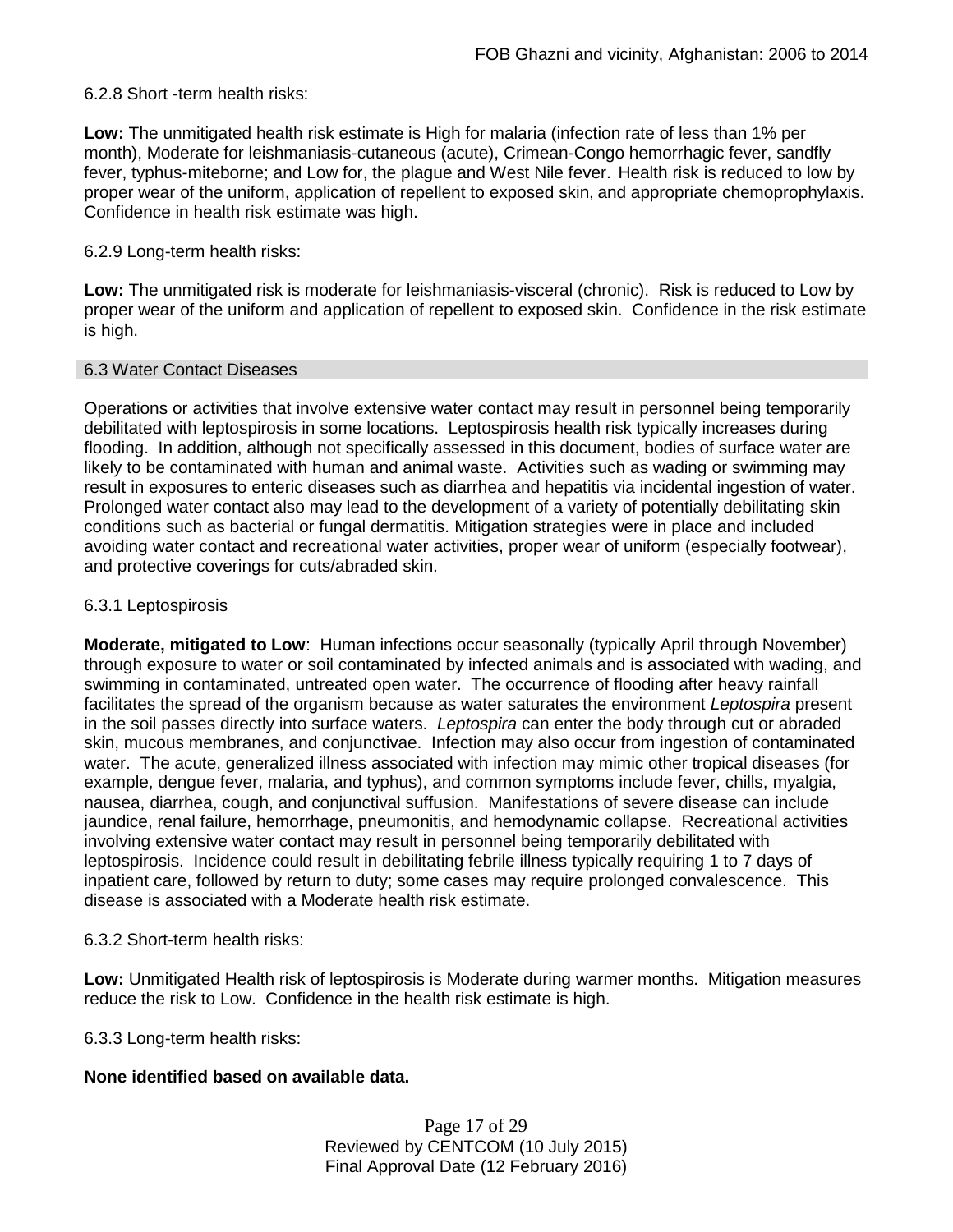### 6.4 Respiratory Diseases

Although not specifically assessed in this document, deployed U.S. forces may be exposed to a wide variety of common respiratory infections in the local population. These include influenza, pertussis, viral upper respiratory infections, viral and bacterial pneumonia, and others. The U.S. military populations living in close-quarter conditions are at risk for substantial person-to-person spread of respiratory pathogens. Influenza is of particular concern because of its ability to debilitate large numbers of unvaccinated personnel for several days. Mitigation strategies were in place and included routine medical screenings, vaccination, enforcing minimum space allocation in housing units, implementing head-to-toe sleeping in crowded housing units, implementation of proper personal protective equipment (PPE) when necessary for healthcare providers and detention facility personnel.

## 6.4.1 Tuberculosis (TB)

**Moderate, mitigated to Low:** Potential health risk to U.S. personnel is Moderate, mitigated to Low, year round. Transmission typically requires close and prolonged contact with an active case of pulmonary or laryngeal TB, although it also can occur with more incidental contact. The Army Surgeon General has defined increased risk in deployed Soldiers as indoor exposure to locals or third country nationals of greater than one hour per week in a highly endemic active TB region. Additional mitigation included active case isolation in negative pressure rooms, where available.

## 6.4.2 Meningococcal meningitis

**Low:** Meningococcal meningitis poses a Low risk and is transmitted from person to person through droplets of respiratory or throat secretions. Close and prolonged contact facilitates the spread of this disease. Meningococcal meningitis is potentially a very severe disease typically requiring intensive care; fatalities may occur in 5-15% of cases.

6.4.3 Short-term health risks:

**Low:** Moderate (TB) to Low (for meningococcal meningitis). Overall risk was reduced to Low with mitigation measures. Confidence in the health risk estimate is high.

### 6.4.4 Long-term health risks:

**None identified based on available data.** Tuberculosis is evaluated as part of the post deployment health assessment (PDHA). A TB skin test is required post-deployment if potentially exposed and is based upon individual service policies.

### 6.5 Animal-Contact Diseases

### 6.5.1 Rabies

**Moderate, mitigated to Low:** Rabies posed a year-round moderate risk. Occurrence in local animals was well above U.S. levels due to the lack of organized control programs. Dogs are the primary reservoir of rabies in Afghanistan, and a frequent source of human exposure. Rabies is transmitted by exposure to the virus-laden saliva of an infected animal, typically through bites, but could occur from scratches contaminated with the saliva. A U.S. Army Soldier deployed to Afghanistan from May 2010 to May 2011 died of rabies in New York on 31 August 2011 (Reference 8). Laboratory results indicated the Soldier was infected from contact with a dog while deployed. Although the vast majority (>99%) of persons who develop rabies disease will do so within a year after a risk exposure, there have been rare reports of individuals presenting with rabies disease up to six years or more after their last known risk

> Page 18 of 29 Reviewed by CENTCOM (10 July 2015) Final Approval Date (12 February 2016)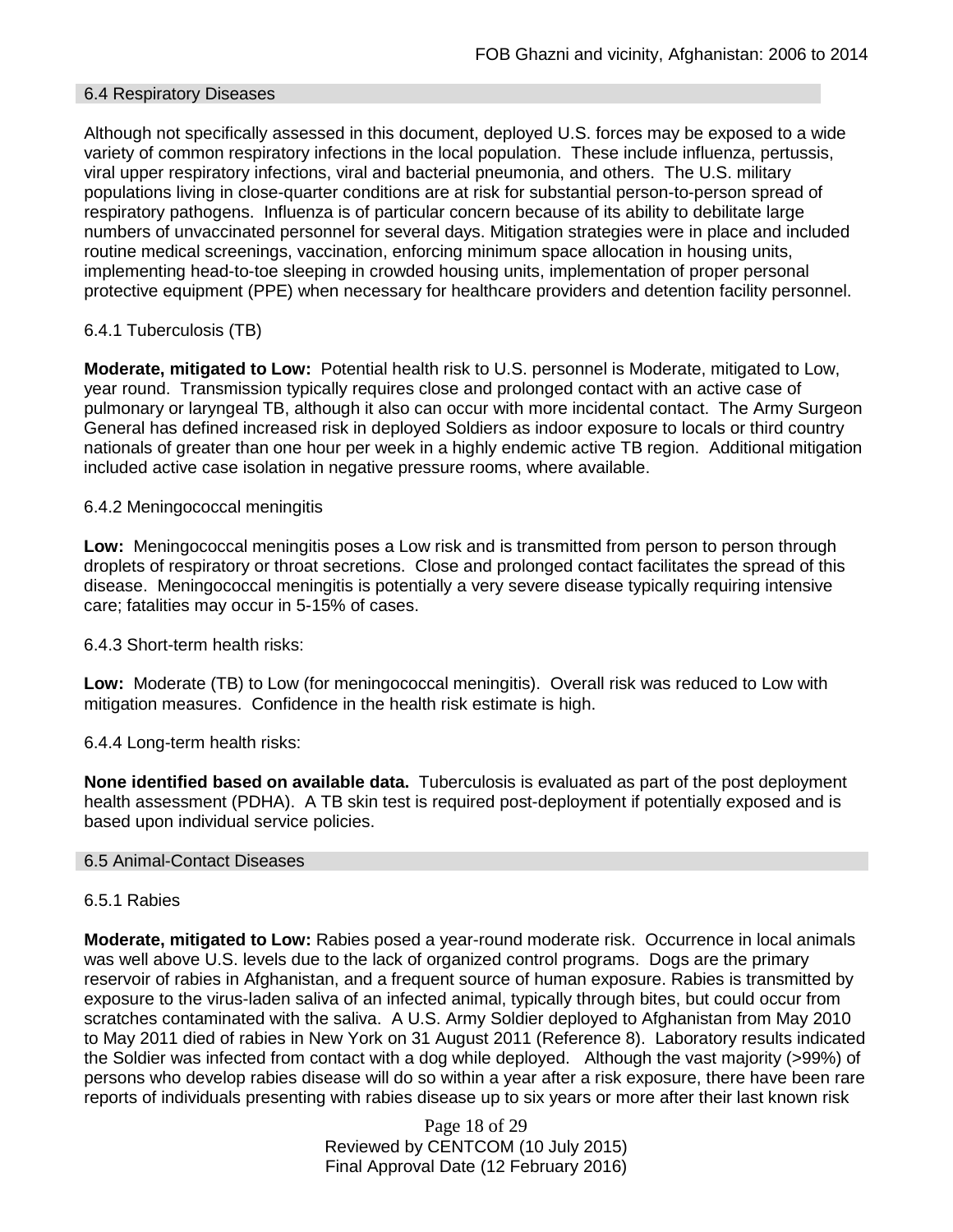exposure. Mitigation strategies included command emphasis of CENTCOM GO 1B, reduction of animal habitats, active pest management programs, and timely treatment of feral animal scratches/bites.

## 6.5.2 Anthrax

**Low:** Anthrax cases are rare in indigenous personnel, and pose a Low risk to U.S. personnel. Anthrax is a naturally occurring infection; cutaneous anthrax is transmitted by direct contact with infected animals or carcasses, including hides. Eating undercooked infected meat may result in contracting gastrointestinal anthrax. Pulmonary anthrax is contracted through inhalation of spores and is extremely rare. Mitigation measures included consuming approved food sources, proper food preparation and cooking temperatures, avoidance of animals and farms, dust abatement when working in these areas, vaccinations, and proper PPE for personnel working with animals.

## 6.5.3 Q-Fever

**Moderate, mitigated to Low:** Potential health risk to U.S. personnel is Moderate, but mitigated to Low, year round. Rare cases are possible among personnel exposed to aerosols from infected animals, with clusters of cases possible in some situations. Significant outbreaks (affecting 1-50%) can occur in personnel with heavy exposure to barnyards or other areas where animals are kept. Unpasteurized milk may also transmit infection. The primary route of exposure is respiratory, with an infectious dose as low as a single organism. Incidence could result in debilitating febrile illness, sometimes presenting as pneumonia, typically requiring 1 to 7 days of inpatient care followed by return to duty. Mitigation strategies in place as listed in paragraph 6.5.2 except for vaccinations.

## 6.5.4 H5N1 avian influenza

**Low:** Potential health risk to U.S. personnel is Low. Although H5N1 avian influenza (AI) is easily transmitted among birds, bird-to-human transmission is extremely inefficient. Human-to-human transmission appears to be exceedingly rare, even with relatively close contact. Extremely rare cases (less than 0.01% per month attack rate) could occur. Incidence could result in very severe illness with fatality rate higher than 50 percent in symptomatic cases. Mitigation strategies included avoidance of birds/poultry and proper cooking temperatures for poultry products.

## 6.5.5 Short-term health risks:

**Low:** The short-term unmitigated risk is Moderate for rabies, and Q-fever, to Low for anthrax, and H5N1 avian influenza. Mitigation measures reduced the overall risk to Low.Confidence in risk estimate is high.

## 6.5.6 Long-term health risks:

**Low:** A Low long term risk exists for rabies because, in rare cases, the incubation period for rabies can be several years.

### **7 Venomous Animal/Insect**

All information was taken directly from the Armed Forces Pest Management Board (Reference 9) and the Clinical Toxinology Resources web site from the University of Adelaide, Australia (Reference 10). The species listed below have home ranges that overlap the location of FOB Ghazni and vicinity, and may present a health risk if they are encountered by personnel. See Section 9 for more information about pesticides and pest control measures.

> Page 19 of 29 Reviewed by CENTCOM (10 July 2015) Final Approval Date (12 February 2016)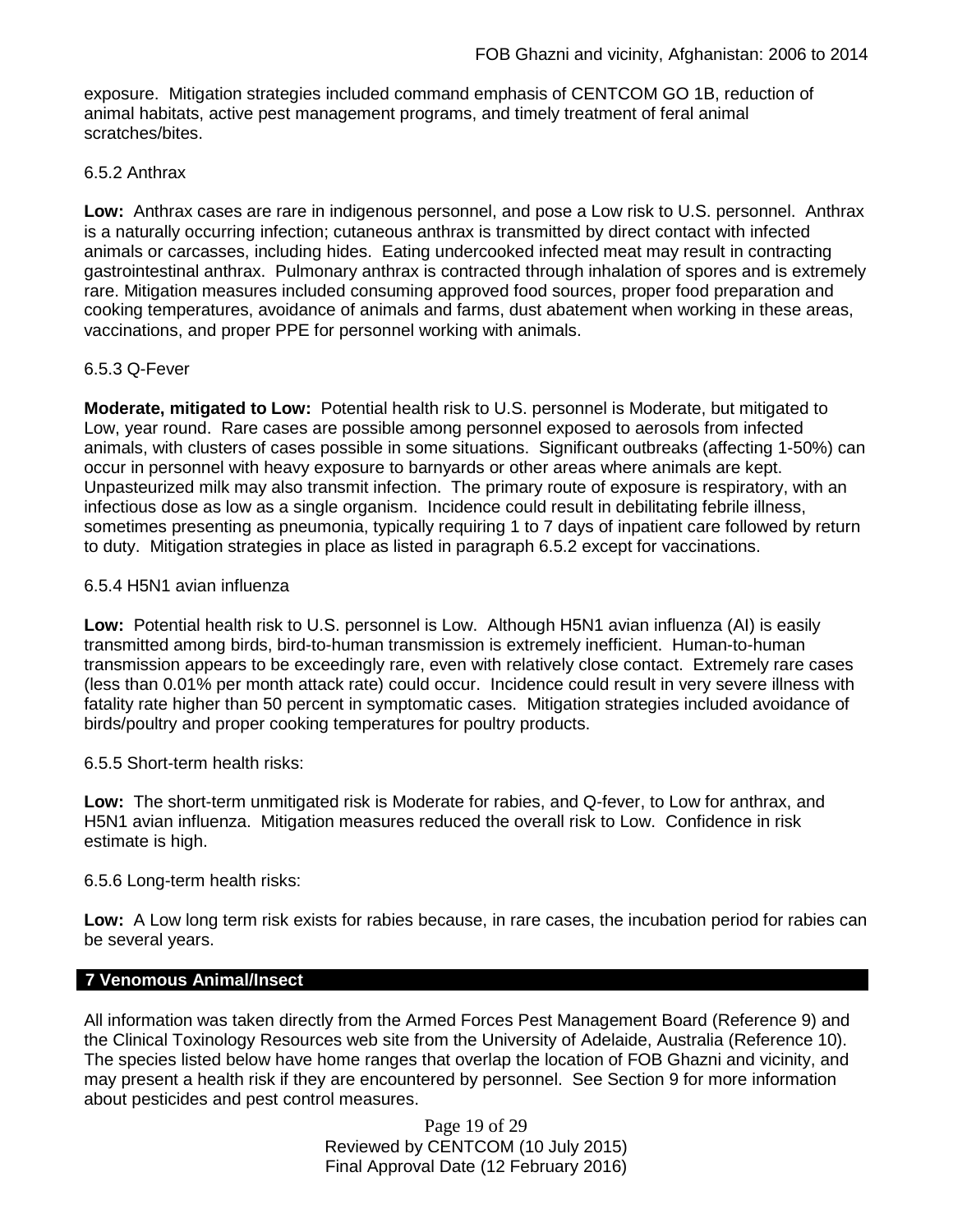## 7.1 Spiders

• *Latrodectus dahlia* (widow spider): Severe envenoming possible, potentially lethal. However, venom effects are mostly minor and even significant envenoming is unlikely to be lethal.

## 7.2 Scorpions

• *Androctonus amoreuxi,* and *Androctonus baluchicus*: Severe envenoming possible, potentially lethal. Severe envenoming may produce direct or indirect cardio toxicity, with cardiac arrhythmias, cardiac failure. Hypovolaemic hypotension possible in severe cases due to fluid loss through vomiting and sweating.

• *Buthacus striffleri*, *Compsobuthus afghanus*, *Compsobuthus rugosulus, Mesobuthus caucasicus, Mesobuthus eupeus, Mesobuthus macmahoni, Orthochirus afghanus, Orthochirus bicolor, Orthochirus. Jalalabadensis, Orthochirus pallidus, Orthochirus samrchelsis*, and *Orthochirus scrobiculosus*: There are a number of dangerous Buthid scorpions, but there are also some known to cause minimal effects only. Without clinical data it is unclear where these species fit within that spectrum.

• *Hottentotta alticola*, and *Hottentotta saulcyi*: Moderate envenoming possible but unlikely to prove lethal. Stings by these scorpions are likely to cause only short lived local effects, such as pain, without systemic effects.

• *Scorpiops afghanus*: Mild envenoming only, not likely to prove lethal. Stings by these scorpions are likely to cause only short lived local effects, such as pain, without systemic effects.

### 7.3 Snakes

• *Echis carinatus multisquamatus* (central Asian saw-scaled viper), *Echis carinatus sochureki*  (Sochurek's saw-scaled viper), *Gloydius halys* (Haly's Pit Viper): Severe envenoming possible, potentially lethal. Bites may cause moderate to severe coagulopathy and haemorrhagins causing extensive bleeding.

• *Macrovipera lebetina obtuse* (Levantine Viper)*, and Macrovipera lebetina turanica* (Levantine Viper): Severe envenoming possible, potentially lethal. Bites may cause mild to severe local effects, shock & coagulopathy.

• *Naja oxiana* (Oxus cobra): Severe envenoming possible, potentially lethal. Bites can cause systemic effects, principally flaccid paralysis.

### 7.4 Short-term health risk:

**Low:** If encountered, effects of venom vary with species from mild localized swelling (e.g. widow spider) to potentially lethal effects (e.g., Haly's Pit Viper). See effects of venom above. Mitigation strategies included avoiding contact, proper wear of uniform (especially footwear), and timely medical treatment. Confidence in the health risk estimate is low (Reference 4, Table 3-6).

7.5 Long-term health risk:

## **None identified.**

Page 20 of 29 Reviewed by CENTCOM (10 July 2015) Final Approval Date (12 February 2016)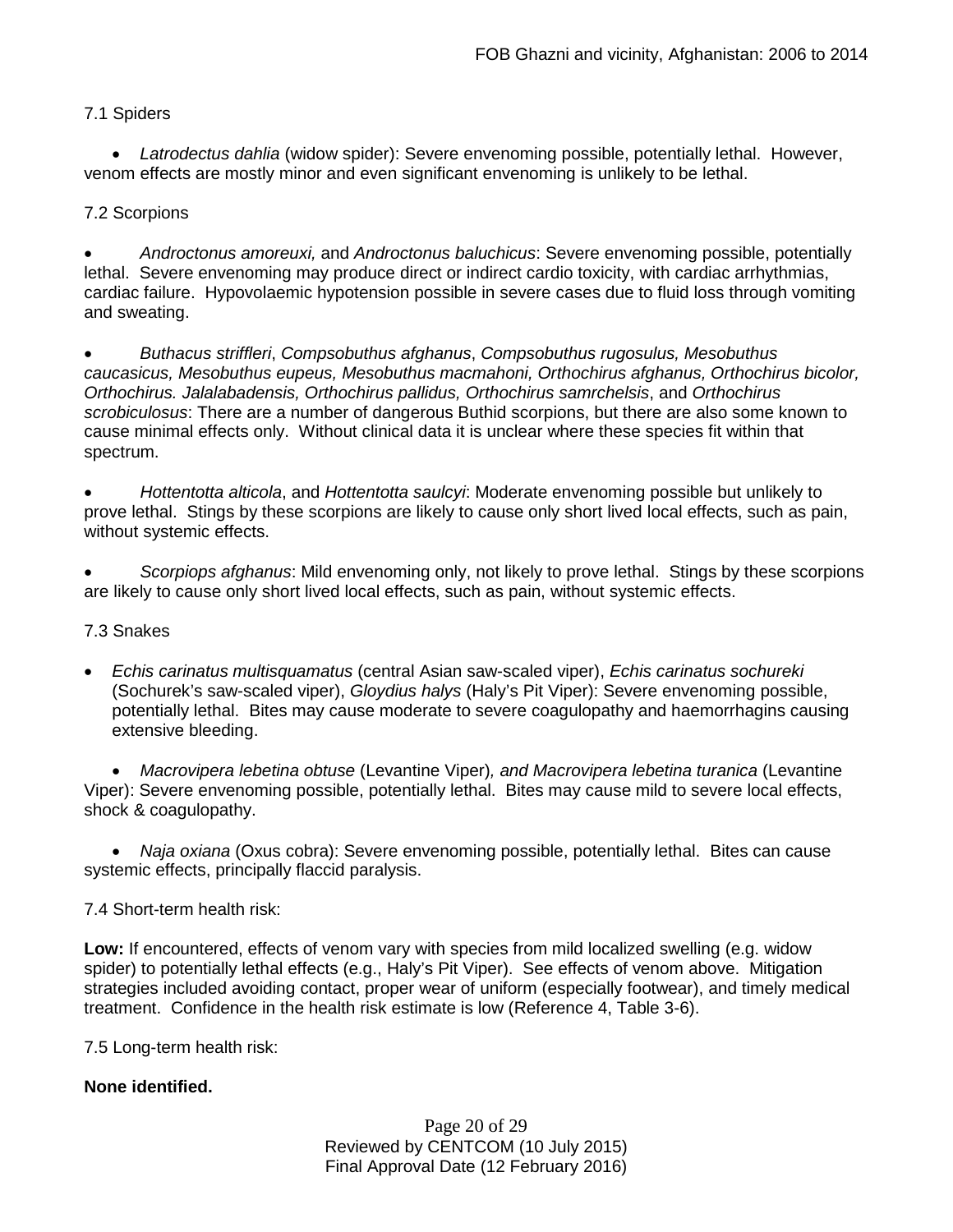# **8 Heat/Cold Stress**

## 8.1 Heat

Summer (June - September) monthly mean daily maximum temperatures range from 79.7 degrees Fahrenheit (°F) to 87.4 °F with an average temperature of 69.7 °F based on historical climatological data from the U.S. Air Force Combat Climatology Center, 14<sup>th</sup> Weather Squadron. The health risk of heat stress/injury based on temperatures alone is Low (< 78 °F) from October – May, Moderate (78-81.9°F) for September, and high (82-87.9°F) from June to August. However, work intensity and clothing/equipment worn pose greater health risk of heat stress/injury than environmental factors alone (Reference 11). Managing risk of hot weather operations included monitoring work/rest periods, proper hydration, and taking individual risk factors (e.g., acclimation, weight, and physical conditioning) into consideration. Risk of heat stress/injury was reduced with preventive measures.

## 8.1.1 Short-term health risk:

**Low to Moderate, mitigated to Low:** The risk of heat injury was reduced to low through preventive measures such as work/rest cycles, proper hydration and nutrition, and monitoring wet bulb globe temperature (WBGT). Risk of heat injury in unacclimatized or susceptible populations (older, previous history of heat injury, poor physical condition, underlying medical/health conditions), and those under operational constraints (equipment, PPE, vehicles) is Low. Confidence in the health risk estimate is low (Reference 4, Table 3-6).

## 8.1.2 Long-term health risk:

**Low:** The long-term risk is Low. However, the risk may be greater for certain susceptible persons– those older (i.e., greater than 45 years), in lesser physical shape, or with underlying medical/health conditions. Long-term health implications from heat injuries are rare but may occur, especially from more serious injuries such as heat stroke. It is possible that high heat in conjunction with various chemical exposures may increase long-term health risks, though specific scientific evidence is not conclusive. Confidence in these risk estimates is medium (Reference 4, Table 3-6).

### 8.2 Cold

## 8.2.1 Short-term health risks:

Winter (December - March) mean daily minimum temperatures range from 12.9 °F to 29.3 °F with an average temperature of 28.3 °F based on historical climatological data from the U.S. Air Force Combat Climatology Center, 14<sup>th</sup> Weather Squadron. Because even on warm days a significant drop in temperature after sunset by as much as 40 °F can occur, there is a risk of cold stress/injury from November – March.

The risk assessment for Non-Freezing Cold Injuries (NFCI), such as chilblain, trench foot, and hypothermia, is Moderate based on historical temperature and precipitation data. Frostbite is possible when temperatures drop below freezing. Personnel may encounter significantly lower temperatures during field operations at higher altitudes. As with heat stress/injuries, cold stress/injuries are largely dependent on operational and individual factors instead of environmental factors alone.

**Low to Moderate, mitigated to Low:** The risk of cold injury was reduced to low through preventive measures such as work/rest cycles, proper hydration and nutrition, and monitoring Wet Bulb Globe Temperature (WBGT). Confidence in the health risk estimate is low.

> Page 21 of 29 Reviewed by CENTCOM (10 July 2015) Final Approval Date (12 February 2016)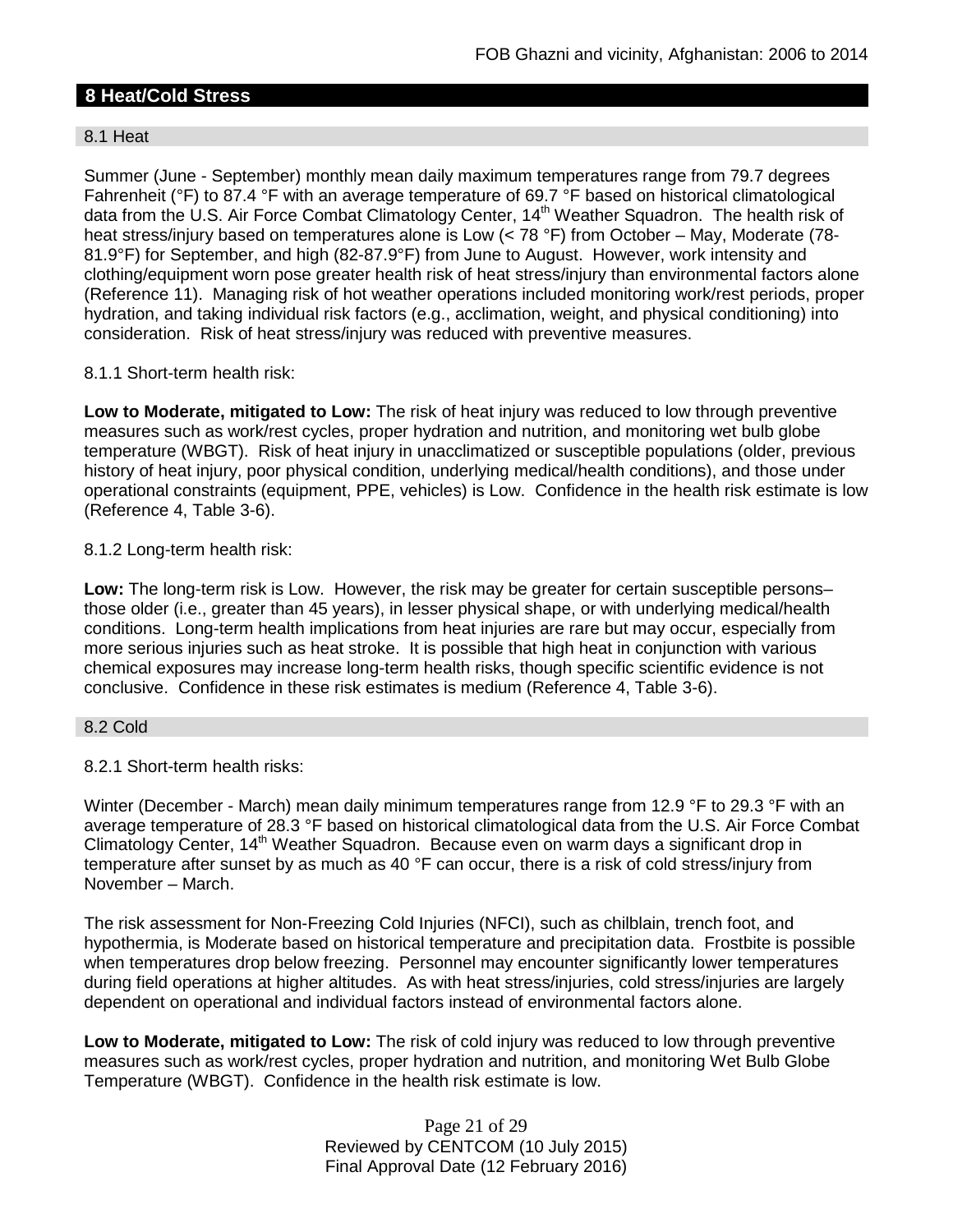8.2.2 Long-term health risk:

**Low:** The health risk of cold injury is Low. Confidence in these risk estimates is medium (Reference 4, Table 3-6).

## **9 Noise**

### 9.1 Continuous

No specific hazard sources were documented in the DOEHRS or MESL from 22 June 2006 to 28 July 2014 timeframe.

9.1.1 Short and long-term health risks:

## **Not evaluated**

9.2 Impulse

No specific hazard sources were documented in the DOEHRS or MESL from 22 June 2006 to 28 July 2014 timeframe.

9.2.1 Short-term and Long-term health risks:

## **Not evaluated**.

# **10 Unique Incidents/Concerns**

### 10.1 Potential environmental contamination sources

DoD personnel are exposed to various chemical, physical, ergonomic, and biological hazards in the course of performing their mission. These types of hazards depend on the mission of the unit and the operations and tasks which the personnel are required to perform to complete their mission. The health risk associated with these hazards depends on a number of elements including what materials are used, how long the exposure last, what is done to the material, the environment where the task or operation is performed, and what controls are used. The hazards can include exposures to heavy metal particulates (e.g., lead, cadmium, manganese, chromium, and iron oxide), solvents, fuels, oils, and gases (e.g., carbon monoxide, carbon dioxide, oxides of nitrogen, and oxides of sulfur). Most of these exposures occur when performing maintenance task such as painting, grinding, welding, engine repair, or movement through contaminated areas. Exposures to these occupational hazards can occur through inhalation (air), skin contact, or ingestion; however exposures through air are generally associated with the highest health risk.

## 10.2 Waste Sites/Waste Disposal

COP Ab Band: Grey and black water was disposed outside camp perimeter. Solid waste was sent to burn pit outside camp perimeter for disposal. Regulated medical waste (RMW) was sent to Bagram Airfield for disposal (Reference 12).

FOB Andar: Grey and black water was disposed outside camp perimeter. Solid waste was sent to burn pit outside camp perimeter (Reference 13).

> Page 22 of 29 Reviewed by CENTCOM (10 July 2015) Final Approval Date (12 February 2016)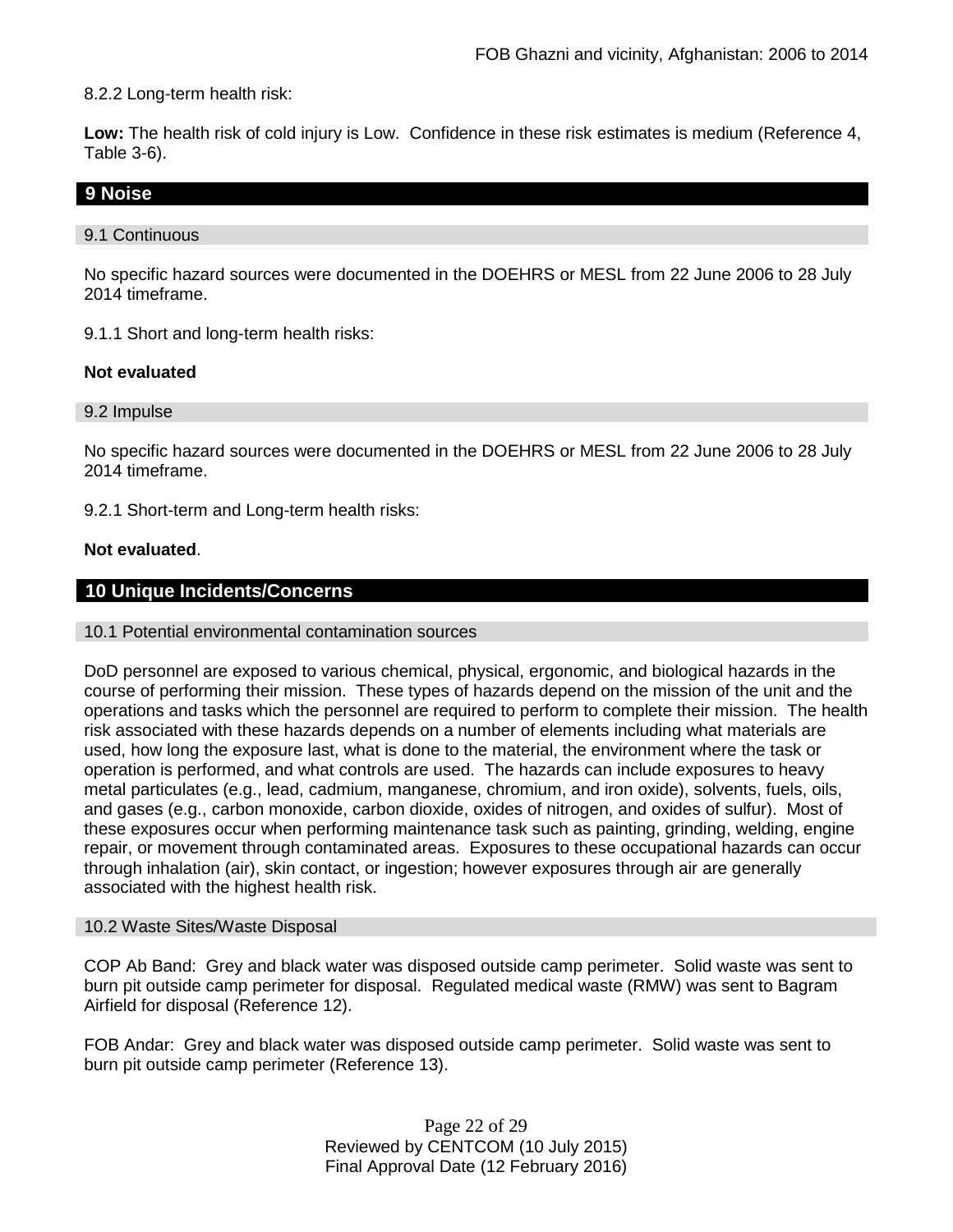FOB Arian: Grey and black water were disposed outside camp perimeter. Solid waste was sent to burn pit, located 200 yards from living area, for disposal. Regulated medical waste (RMW) was sent to Bagram Airfield for disposal (Reference 14).

COP Band-E Sarde: Grey and black water were disposed outside camp perimeter. A burn pit for disposal of solid waste was located outside the camp perimeter (Reference 15).

COP Deh Yak: Grey and black water were disposed outside camp perimeter. Solid waste was sent to burn pits outside the camp perimeter (Reference 16).

COP Four Corners: A burn pit was used for disposal of solid waste.

COP Giro: Grey water was disposed in soakage pit located behind mess tent. Human waste was disposed in burn out latrines and urine barrels. A burn pit adjacent to COP was used for disposal of solid waste. Regulated medical waste (RMW) sent to Bagram Airfield for disposal (Reference 17).

10.2.1 Short-term and Long-term health risks:

#### **Not evaluated**.

10.3 Fuel/petroleum products/industrial chemical spills

No specific hazard sources were documented in the DOEHRS or MESL from 22 June 2006 to 29 August 2014 timeframe.

10.3.1 Short-term and Long-term health risks:

#### **Not evaluated**.

#### 10.4 Pesticides/Pest Control:

The health risk of exposure to pesticide residues is considered within the framework of typical residential exposure scenarios, based on the types of equipment, techniques, and pesticide products that have been employed, such as enclosed bait stations for rodenticides, various handheld equipment for spot treatments of insecticides and herbicides, and a number of ready-to-use (RTU) methods such as aerosol cans and baits. The control of rodents required the majority of pest management inputs, with the acutely toxic rodenticides staged as solid formulation lethal baits placed in tamper-resistant bait stations indoors and outdoors throughout cantonment areas. Nuisance insects, including biting and stinging insects such as bees, wasps, and ants, also required significant pest management inputs. Use of pesticides targeting against these pests generally involved selection of compounds with low mammalian toxicity and short-term residual using pinpoint rather than broadcast application techniques. No specific hazard sources were documented in DOEHRS or MESL data portal. A total of 172 monthly pesticide application reports in the MESL data portal for FOB Ghazni and vicinity (June 2007 to July 2014) list the usage of pesticides on the site. For each pesticide product applied during this period, the EPA approved label has been archived, providing a framework how each pesticide handled and applied (see below).

### 10.4.1 Rodenticides

Brodifacoum, diphacinone, polybutylenes, polyisobutylenes, pyrethrins,and resmethrin were used to control rodents.

> Page 23 of 29 Reviewed by CENTCOM (10 July 2015) Final Approval Date (12 February 2016)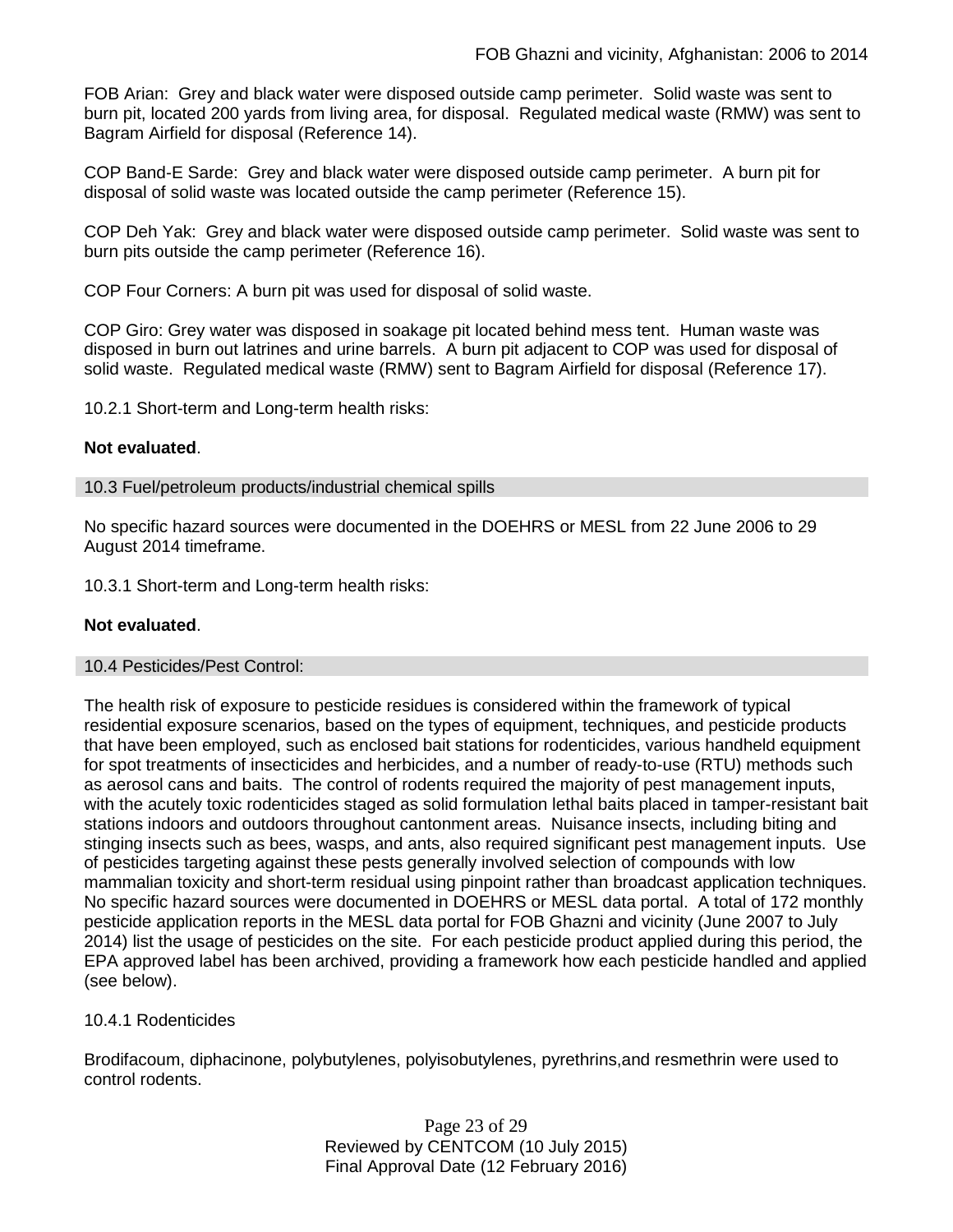### 10.4.2 Insecticides

Insecticides used to control arthropods incude: abamectin B1, *Bacillus thuringiensis subspecies israelensis,* ß-cyfluthrin, DEET, fipronil, glyphosate, hydramethylnon, imidacloprid, lambda-cyhalothrin, methomyl, n-octyl bicycloheptene dicarboximide, piperonyl butoxide, pyrethrins, (S)-Methoprene, and (Z)- 9- tricosene*.*

10.4.3 Short- and Long-term health risks

#### **Not evaluated.**

#### 10.5 Asbestos

No specific hazard sources were documented in the DOEHRS or MESL from 22 June 2006 to 29 August 2014 timeframe.

10.5.1 Short- and Long-term health risks:

### **Not evaluated**.

### 10.6 Lead Based Paint

No specific hazard sources were documented in the DOEHRS or MESL from 22 June 2006 to 29 August 2014 timeframe.

10.6.1 Short- and Long-term health risks:

#### **Not evaluated**.

#### 10.7 Burn Pit

COP Ab Band: Solid waste was sent to burn pit outside camp perimeter for disposal. Regulated medical waste (RMW) was sent to Bagram Airfield for disposal (Reference 12).

FOB Andar: Solid waste was sent to a burn pit outside camp perimeter (Reference 13).

FOB Arian: Solid waste was sent to burn pit, located 200 yards from living area, for disposal. Regulated medical waste (RMW) was sent to Bagram Airfield for disposal (Reference 14).

COP Band-E Sardeh: A burn pit for disposal of solid waste was located on the opposite side of the Afghanistan National Army compound. There were no incinerators on site (Reference 15).

COP Dey Yak: Local nationals used two-burn pits offsite with a third at some point not visible from perimeter wall. Both observed pits were 10 meters (m) x 15 m with depth of 1.2 m. There were no incinerators on site (Reference 16).

COP Four Corners: A burn pit for disposal of solid waste was located in the corner of COP Four Corners adjacent to HESCO barrier. Solders were exposed to smoke from burning operations when the wind blew smoke into the COP.

FOB Ghazni: According to the U.S. Forces Afghanistan (USFOR-A) Environmental Database, open burning of solid waste was performed on FOB Ghazni. The OEHSA dated 7 May 2013 indicates that

> Page 24 of 29 Reviewed by CENTCOM (10 July 2015) Final Approval Date (12 February 2016)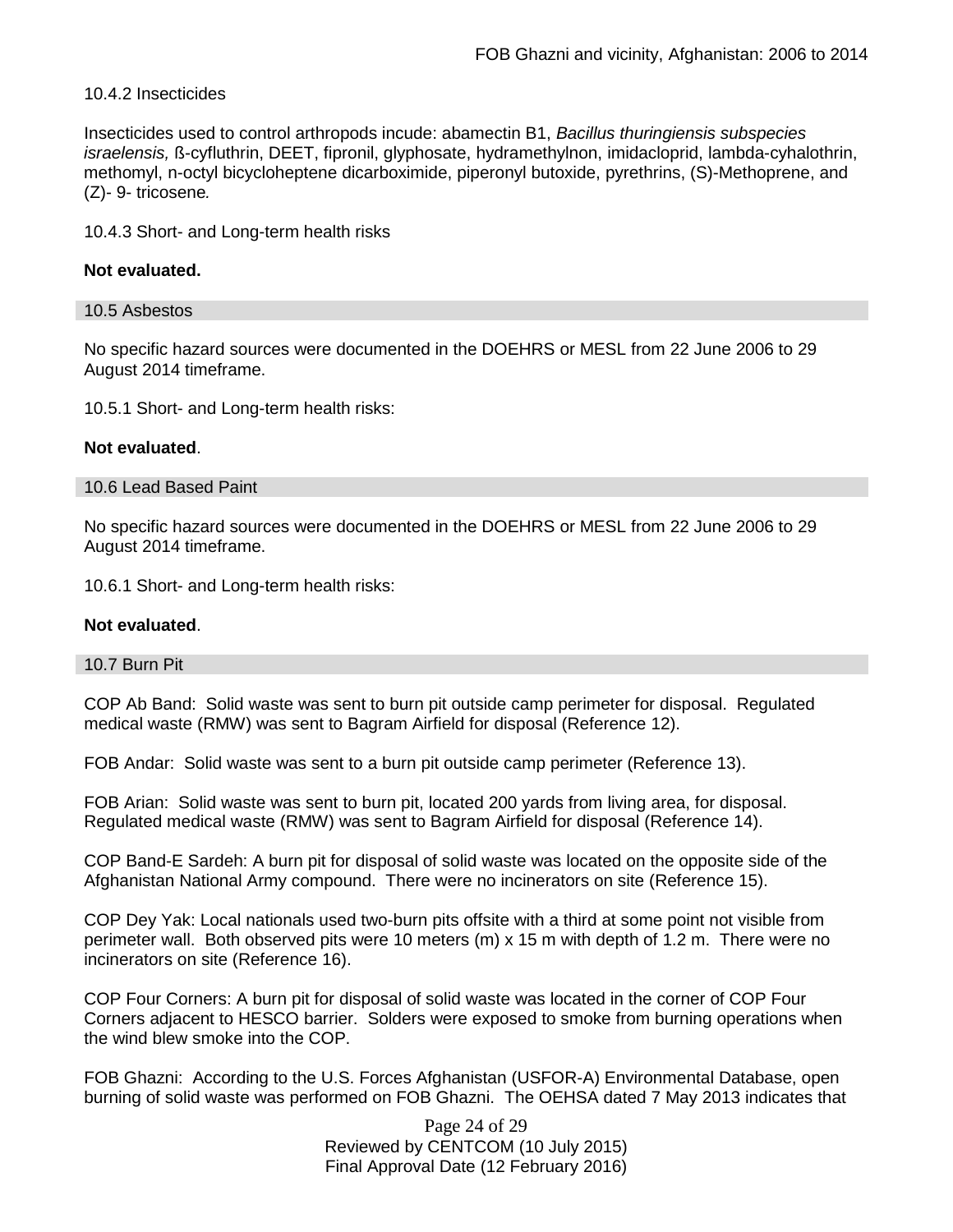there were two solid waste incinerators and one medical waste incinerator on the base (Reference 18). The solid waste incinerators were not operating during the date of the OEHSA.

COP Giro: A burn pit adjacent to COP was used for disposal of solid waste (Reference 17).

While not specific to FOB Ghazni and vicinity, the consolidated epidemiological and environmental sampling and studies on burn pits that have been conducted as of the date of this publication have been unable to determine whether an association does or does not exist between exposures to emissions from the burn pits and long-term health effects (Reference 19). The Institute of Medicine committee's (Reference 19) review of the literature and the data suggests that service in Iraq or Afghanistan (i.e., a broader consideration of air pollution than exposure only to burn pit emissions) may be associated with long-term health effects, particularly in susceptible (e.g., those who have asthma) or highly exposed subpopulations, such as those who worked at the burn pit. Such health effects would be due mainly to high ambient concentrations of PM from both natural and anthropogenic sources, including military sources. If that broader exposure to air pollution turns out to be relevant, potentially related health effects of concern are respiratory and cardiovascular effects and cancer. Susceptibility to the PM health effects could be exacerbated by other exposures, such as stress, smoking, local climatic conditions, and co-exposures to other chemicals that affect the same biologic or chemical processes. Individually, the chemicals measured at burn pit sites in the study were generally below concentrations of health concern for general populations in the United States. However, the possibility of exposure to mixtures of the chemicals raises the potential for health outcomes associated with cumulative exposure to combinations of the constituents of burn pit emissions and emissions from other sources.

# **10.7.1 Particulate Matter, less than 2.5 micrometers (PM2.5)**

10.7.1.1 Exposure Guidelines:

Short Term (24-hour)  $PM_{2.5}$  ( $\mu$ g/m<sup>3</sup>):

- 
- 
- Critical MEG  $= 500$

): Long-term (1year) PM<sub>2.5</sub> (µg/m<sup>3</sup>):

- Negligible MEG = 65 Negligible MEG = 15
- Marginal MEG =  $250$  Marginal MEG =  $65$ .

10.7.1.2 Sample data/Notes:

FOB Giro: A single valid PM<sub>2.5</sub> burn pit air sample was collected on 15 June 2012. The PM<sub>2.5</sub> concentration was 76  $\mu$ g/m<sup>3</sup>.

10.7.1.3 Short- and Long-term health risks:

# **Data were insufficient to characterize risk.**

# **10.7.2 Airborne Metals**

10.7.2.1 Sample data/Notes:

FOB Giro: A single valid  $PM_{2.5}$  airborne metal sample was collected on 15 June 2012. No metals were detected.

10.7.2.2 Short- and Long-term health risks:

Page 25 of 29 Reviewed by CENTCOM (10 July 2015) Final Approval Date (12 February 2016)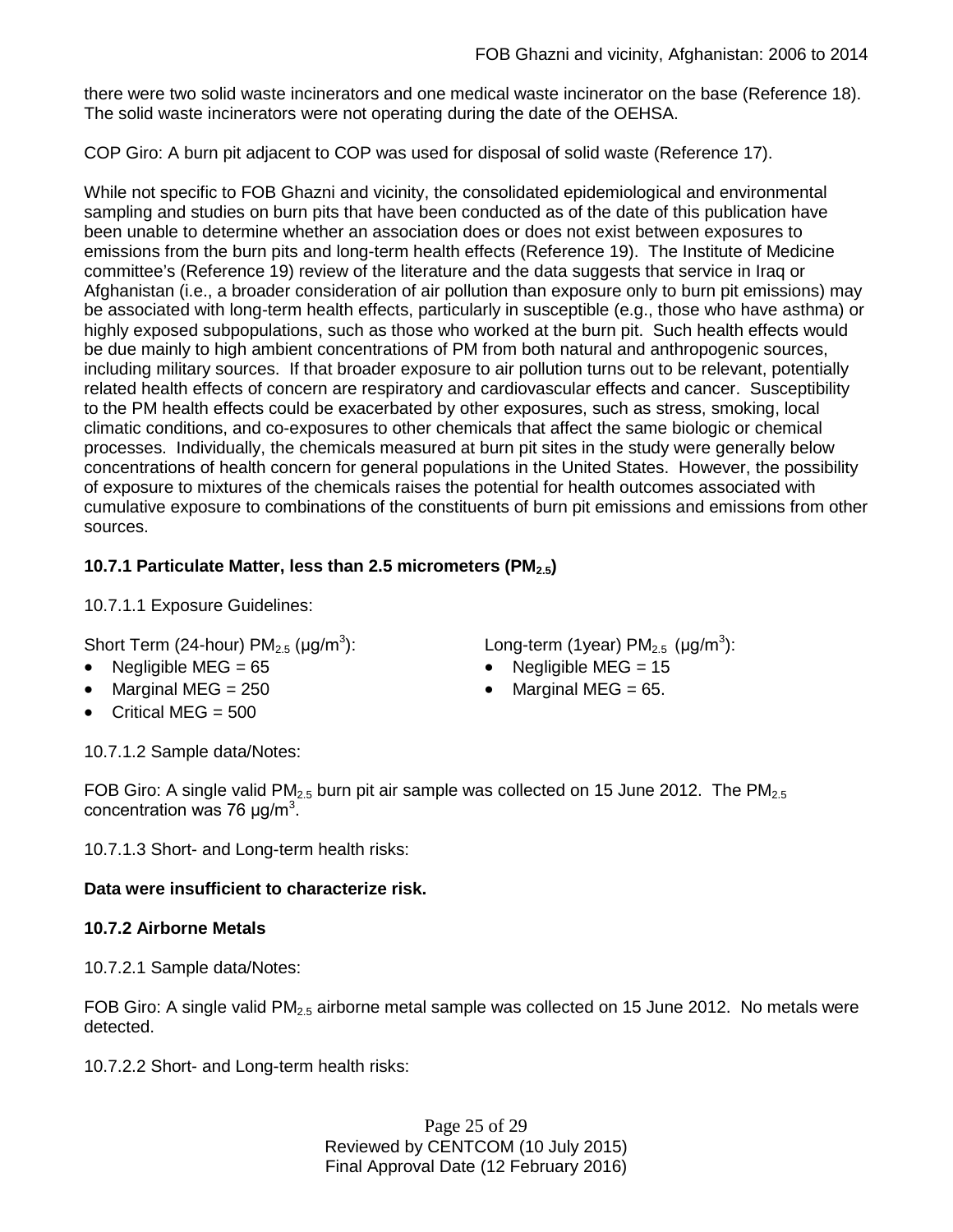## **None identified based on available sample data.**

## **10.7.3 Volatile Organic Compounds (VOC)**

10.7.3.1 Sample data/Notes:

COP Rickets: A single valid VOC air sample was collected on 15 March 2010. None of the detected chemicals were above the short- or long-term negligible MEGs.

10.7.3.2 Short- and Long-term health risks:

#### **None identified based on available sample data.**

### **10.7.4 Soil**

10.7.4.1 Site-Specific Sources Identified:

#### 10.7.4.2 Sample data/Notes:

The primary soil contamination exposure pathways are dermal contact and dust inhalation. Typical parameters analyzed for included semi volatile organic compounds (SVOCs), heavy metals, polychlorinated biphenyls (PCBs), pesticides, herbicides. If the contaminant was known or suspected, other parameters may have been analyzed for (i.e., total petroleum hydrocarbons (TPH) and polycyclic aromatic hydrocarbons (PAH) near fuel spills).

COP Moqor: A single valid burn pit surface soil sample was collected on 5 March 2010 to assess OEH health risk to deployed personnel. The percent of the population exposed to soil and associated dust in the sampled area was > 75%. No chemicals were detected above the 1 year negligible MEG.

10.7.4.3 Short-term health risk:

**Not an identified source of health risk**. Currently, sampling data for soil are not evaluated for short term (acute) health risks**.**

10.7.4.3 Long-term health risk:

**None identified based on available sample data.** No parameters exceeded 1-year Negligible MEGs based on mean sample concentration.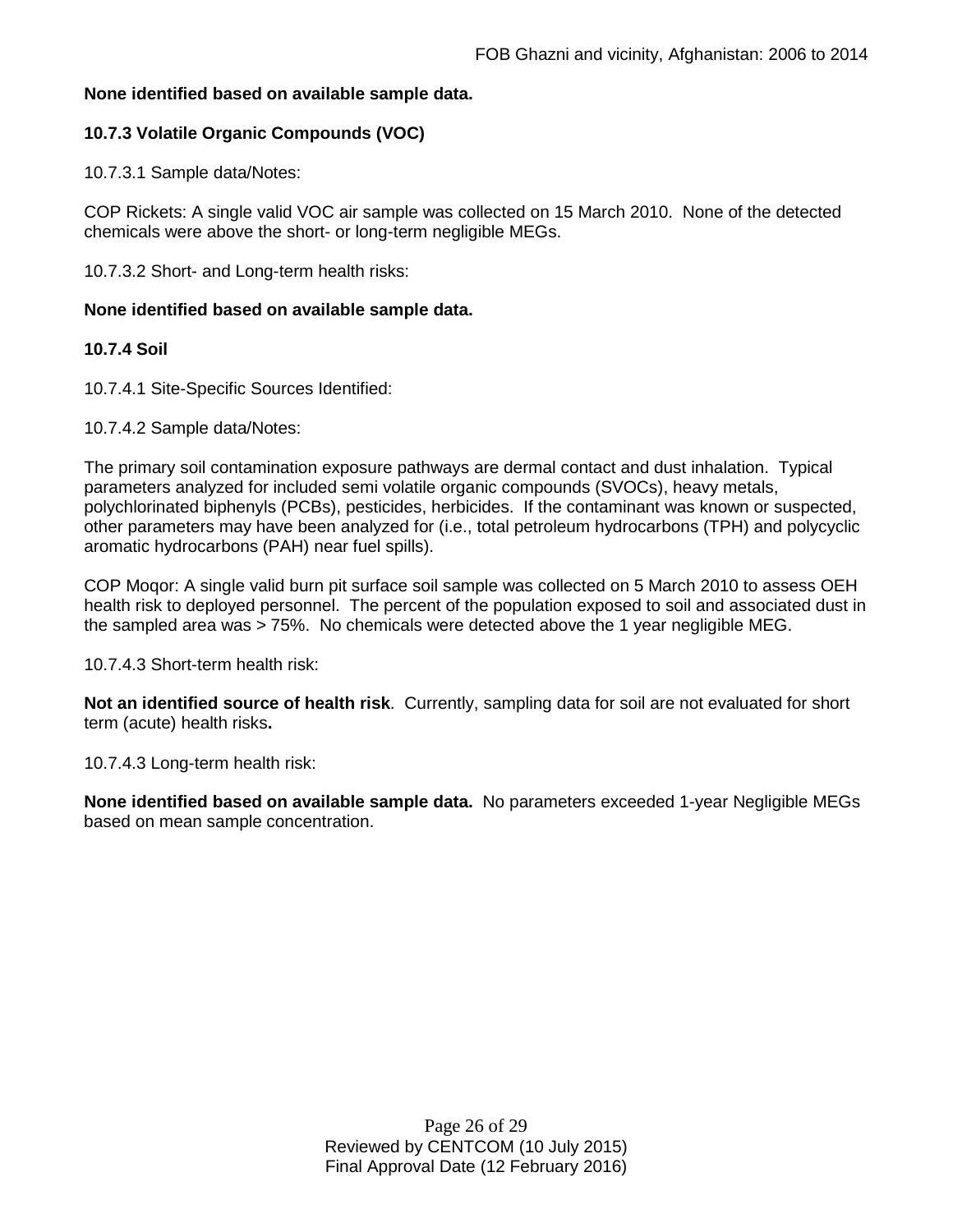# **11 References[1](#page-26-0)**

 $\overline{a}$ 

- 1. Defense Occupational and Environmental Health Readiness System (referred to as the DOEHRS-EH database) at https://doehrs-ih.csd.disa.mil/Doehrs/. Department of Defense (DoD) Instruction 6490.03, *Deployment Health*, 2006.
- 2. DoDI 6055.05, Occupational and Environmental Health, 2008.
- 3. Joint Staff Memorandum (MCM) 0017-12, Procedures for Deployment Health Surveillance, 2012.
- 4. USA PHC TG230, June 2013 Revision.
- 5. ATSDR. 2004. Toxicological profile for copper. Atlanta, GA: Agency for Toxic Substances and Disease Registry, U.S. Department of Health and Human Services, Public Health Service. [http://www.atsdr.cdc.gov/toxprofiles/tp132.pdf.](http://www.atsdr.cdc.gov/toxprofiles/tp132.pdf)
- 6. DoD MESL Data Portal: https://mesl.apgea.army.mil/mesl/.Some of the data and reports used may be classified or otherwise have some restricted distribution.
- 7. Modification 12 to United States Central Command Individual Protection and Individual Unit Deployment Policy, 02 December 2013.
- 8. CDC. 2012. Morbidity and Mortality Weekly Report. Imported Human Rabies in a U.S. Army Soldier. May 4, 2012. 61(17); 302-305.
- 9. Armed Forces Pest Management Board: [http://www.afpmb.org/content/venomous-animals](http://www.afpmb.org/content/venomous-animals-country#Afghanistan)[country#Afghanistan](http://www.afpmb.org/content/venomous-animals-country#Afghanistan). U.S. Army Garrison - Forest Glen, Silver Spring, MD.
- 10. Clinical Toxinology Resources: [http://www.toxinology.com/.](http://www.toxinology.com/) University of Adelaide, Australia.
- 11. Goldman RF. 2001. Introduction to heat-related problems in military operations. *In*: Textbook of military medicine: medical aspects of harsh environments Vol. 1, Pandolf KB, and Burr RE (Eds.), Office of the Surgeon General, Department of the Army, Washington DC.
- 12. Base Camp Assessment of COP AB Band, Afghanistan. 1/82<sup>nd</sup> Preventive Medical Detachment, Afghanistan, June 2012.
- 13. Base Camp Assessment of FOB Andar, Afghanistan. 701<sup>st</sup> Brigade Support Battalion, Afghanistan, June 2012.

<span id="page-26-0"></span> $1$  NOTE. The data are currently assessed using the 2013 TG230. The general method involves an initial review of the data which eliminates all chemical substances not detected above 1-yr negligible MEGs. Those substances screened out are not considered acute or chronic health hazards so were not assessed further. For remaining substances, acute and chronic health effects are evaluated separately for air water (soil is only evaluated for long term risk). This is performed by deriving separate short-term and long term population exposure level and estimates (referred to as population exposure point concentrations (PEPC)) that are compared to MEGs derived for similar exposure durations. If less than or equal to negligible MEG the risk is Low. If levels are higher than negligible then there is a chemical-specific toxicity and exposure evaluation by appropriate SMEs, which includes comparison to any available marginal, critical or catastrophic MEGs. For drinking water 15 L/day MEGs are used for the screening while site specific 5-15 L/day are used for more detailed assessment. For nondrinking water (such as that used for personal hygiene or cooking) the 'consumption rate' is limited to 2 L/day (similar to the EPA) which is derived by multiplying the 5 L/day MEG by a factor of 2.5. This value is used to conservatively assess non drinking uses of water.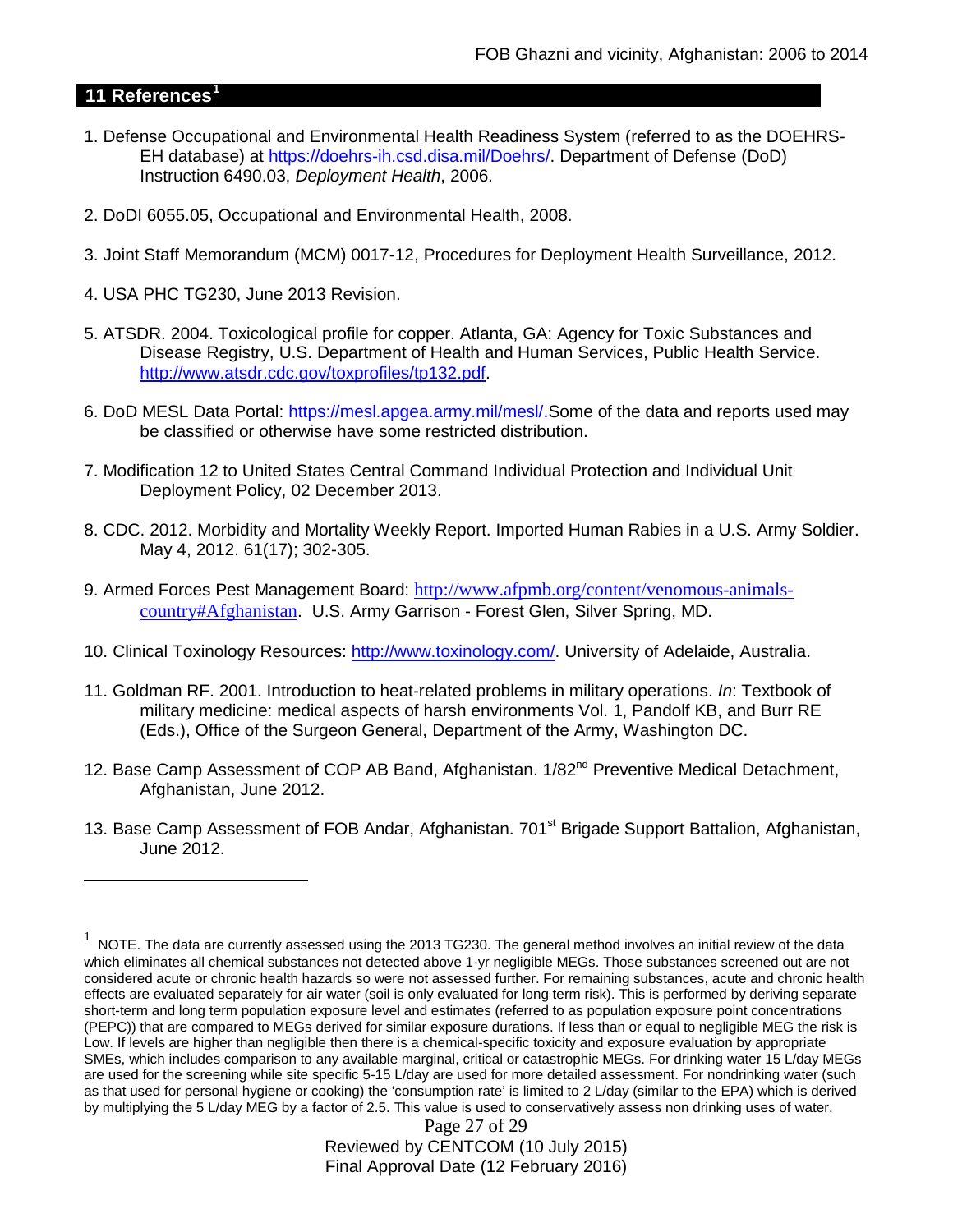- 14. Base Camp Assessment of FOB Arian, Afghanistan. 1/82<sup>nd</sup> Preventive Medical Detachment, Afghanistan, June 2012.
- 15. Base Camp Assessment of COP Band-E Sardeh, Afghanistan. Bravo Company 2-16 Infantry Division, Afghanistan, July 2012.
- 16. Base Camp Assessment of COP Deh Yak, Afghanistan. Alpha Company 2-16 Infantry Division, Afghanistan, July 2012.
- 17. Base Camp Assessment of COP Giro, Afghanistan. 1/82<sup>nd</sup> Preventive Medical Detachment, Afghanistan, June 2012.
- 18. Occupational & Environmental Health Site Assessment, FOB Ghazni, Afghanistan. Preventive Medical Detachment, Afghanistan, May 2013.
- 19. IOM (Institute of Medicine). 2011*.* Long-term health consequences of exposure to burn pits in Iraq and Afghanistan*.* Washington, DC: The National Academies Press.